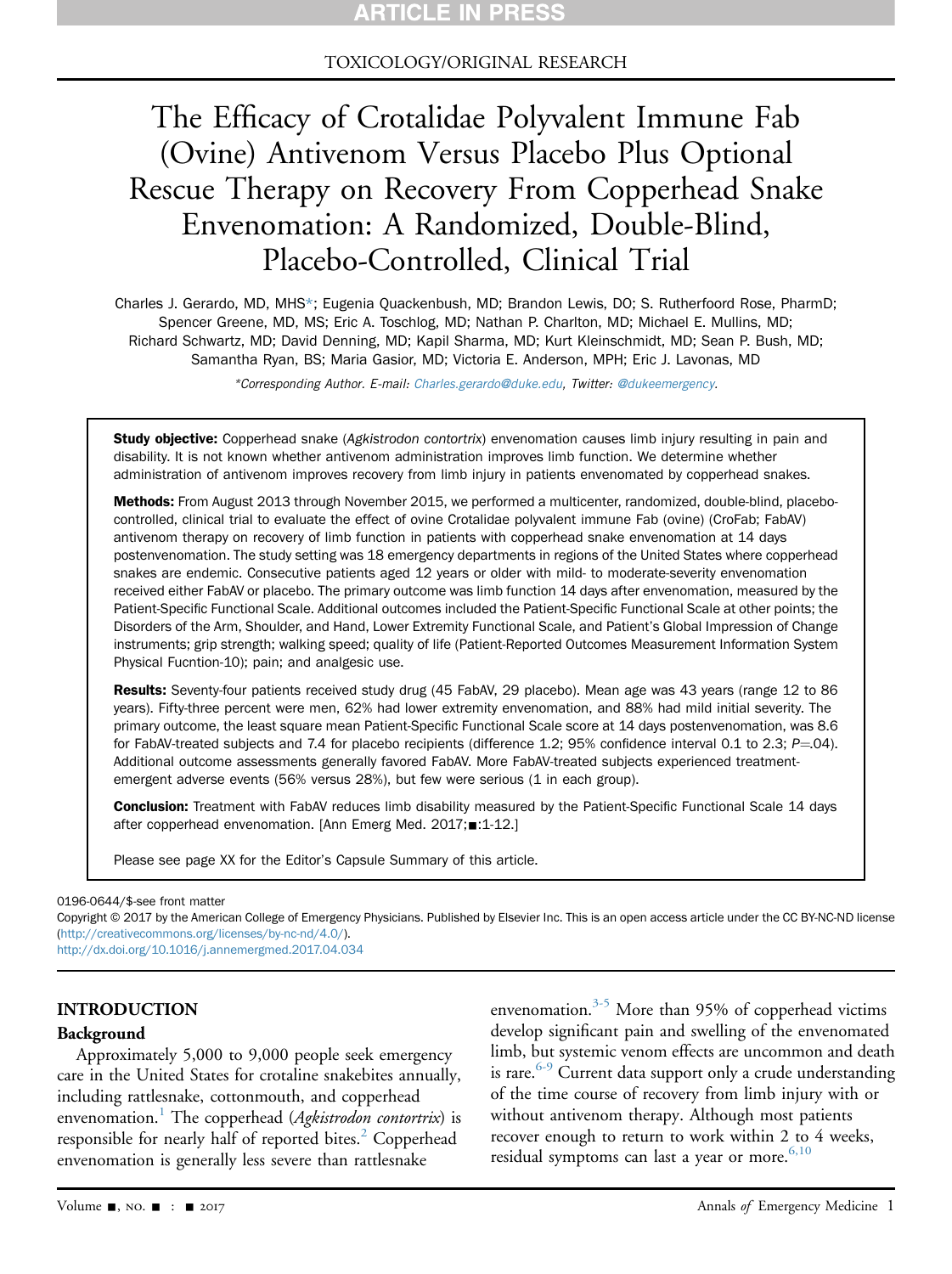## RTICLE IN PRESS

#### CroFab Antivenom Versus Placebo for Copperhead Snake Envenomation Gerardo et al

#### Editor's Capsule Summary

What is already known on this topic Copperhead envenomation is rarely life threatening but may cause prolonged limb injury.

#### What question this study addressed

This multicenter randomized controlled trial evaluated the effect of antivenom administration on limb function in a cohort of patients with predominantly mild copperhead envenomations.

#### What this study adds to our knowledge

Seventy-four patients were enrolled in the study, of whom 45 were randomized to antivenom administration. Antivenom improved Patient-Specific Functional Scale score at day 14 (8.6 versus 7.4;  $\Delta = 1.2$ ; 95% confidence interval 0.1 to 2.3). All patients recovered by 4 months regardless of intervention. Opioid use was lower in the antivenom group.

#### How this is relevant to clinical practice

Outcomes in mild to moderate copperhead envenomation are generally good. Antivenom may improve limb function early in the course and minimize the need for prolonged opioid analgesia. Given associated costs, an individualized risk-benefit discussion should occur.

#### Importance

Crotalidae polyvalent immune Fab (ovine) (CroFab; FabAV) (BTG International Inc, West Conshohocken, PA) is the only antivenom currently Food and Drug Administration approved and marketed for the treatment of crotaline snake envenomation. Although FabAV is approved for the treatment of envenomation by all North American crotaline species, copperhead-envenomated patients were excluded from the registry trials because it was considered unethical to expose these patients to thenexperimental antivenom (personal communication, R. C. Dart, Rocky Mountain Poison and Drug Center,  $2012$ ).<sup>11,12</sup> The safety of FabAV was subsequently established, and observational studies demonstrated that FabAV administration is associated with cessation of progression of tissue injury in copperhead victims.  $8,13,14$ Whether this leads to improved recovery of limb function is unstudied, and the role of FabAV in the management of patients with nonlife-threatening envenomation is controversial. Although many experts recommend treating

all crotaline envenomation patients according to clinical presentation, irrespective of species, others recommend withholding FabAV from copperhead victims. $4,5,9,15-18$ These conflicting recommendations have resulted in wide practice variation, with 0% to 90% of patients at individual hospitals receiving antivenom.<sup>[5,6,10,19-21](#page-10-6)</sup> In 3 recent prospective studies, the proportion of copperhead patients receiving FabAV ranged from 14% to 75%, and in the largest study there was poor correlation between snakebite severity score and the decision to use antivenom  $(r<sup>2</sup>=0.06).<sup>4,22,23</sup>$  A 2004 editorial called for a clinical trial to study the efficacy of FabAV therapy for copperhead snake envenomation, but no such research has been performed. $^{24}$  $^{24}$  $^{24}$ 

#### Goals of This Investigation

The purpose of this study is to determine whether administration of antivenom improves recovery from limb injury in patients envenomated by copperhead snakes.

### MATERIALS AND METHODS Study Design

We performed a multicenter, randomized, double-blind, placebo controlled, clinical trial to evaluate the effect of FabAV administration on limb recovery. The study was approved by the Western Institutional Review Board and the institutional review board at each study site. In addition to on-site monitoring by the sponsor's clinical research associates, study conduct was overseen by an independent data monitoring committee. Informed consent was obtained from all participants.

#### Selection of Participants

We enrolled consecutive patients from August 2013 through November 2015 at 18 emergency departments (EDs) in regions of the United States where copperhead snakes are endemic. Patients were nonpregnant adults  $(\geq)18$  years) or adolescents (12 to 17 years) presenting with mild- to moderate-severity envenomation by a copperhead snake on only one extremity (distal to the elbow or knee) that occurred within 24 hours of enrollment. Mild envenomation was defined by swelling crossing 0 to 1 major joints (wrist, elbow, ankle, or knee), and moderate envenomation by swelling crossing 2 major joints. Copperhead species was confirmed by examination of the snake or photograph of the snake brought to the ED, patient identification of a copperhead from an array of snake photographs, envenomation in an area where only copperheads are endemic, or envenomation by a captive copperhead snake.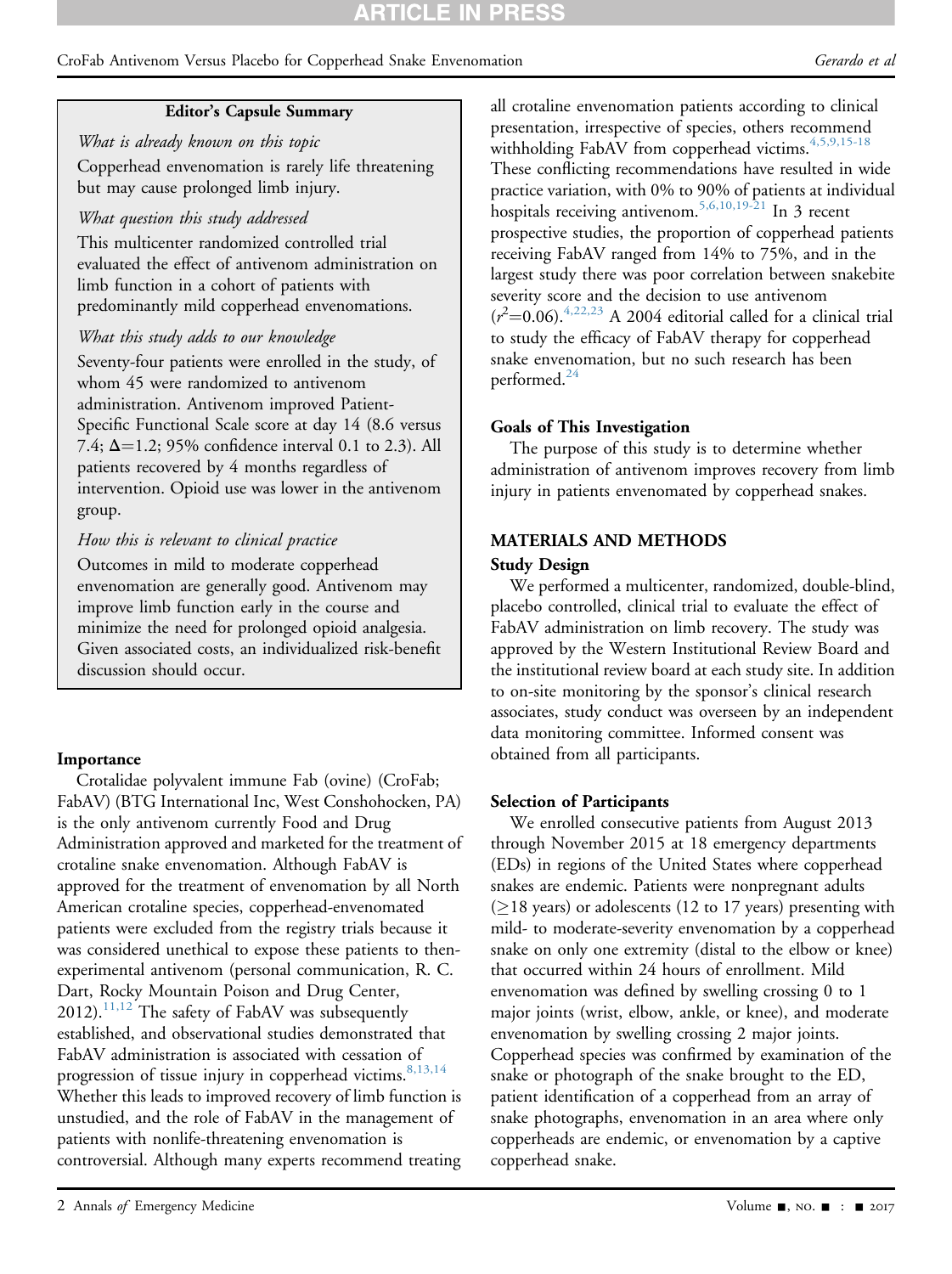## **RTICLE IN PRES**

Patients with severe venom effect at presentation (defined as swelling to an entire extremity [crossing the hip or shoulder joint], coagulopathy of possible medical importance [International Normalized Ratio >2.0, fibrinogen level <50 mg/dL, or platelet count <50,000  $cells/µL$ ], hypotension, compartment syndrome, or more than minimal bleeding) were excluded. The full protocol is provided in Appendix E1, available online at [http://www.](http://www.annemergmed.com) [annemergmed.com](http://www.annemergmed.com).

Subjects were assigned in a 2:1 ratio to receive FabAV or placebo, using centralized computer randomization, stratified by envenomation site (upper versus lower extremity), severity (mild versus moderate), and age (adolescent versus adult). All study personnel (except the unblinded study pharmacist) and patients were unaware of treatment assignments.

#### Interventions

Subjects in the FabAV group received 6 vials of FabAV in 250 mL normal saline solution as initial treatment, repeated once if needed to halt progression of venom effects. They then received 2 vials of FabAV 6, 12, and 18 hours later, in accordance with current Food and Drug Administration–approved dosing instructions. Placebo subjects received visually identical normal saline solution. Subjects were monitored for progression to severe venom effect and for adverse events during and after completion of treatment.

Patients who developed severe venom effect at any time moved into standard-of-care rescue treatment, which could include open-label FabAV at the discretion of the treating physician. Patients or physicians could also request withdrawal from the protocol treatment at any time. Subjects were evaluated according to the original treatment group assignment, with blinding maintained unless required for patient safety.

#### Data Collection and Processing

Study personnel collected data about the signs and symptoms of the envenomation and treatment delivered during the initial hospitalization. Protocol-specified inperson study assessments were performed at hospital discharge and on days 3, 7, 14, 21, and 28 after envenomation, with procedures for telephone follow-up in case of missed study visits. Subjects also completed followup assessments by telephone on days 10, 17, and 24. Patients who had not reached full recovery on the primary study outcome by the 28-day visit completed monthly telephone assessments until full recovery or 4 months, whichever occurred first.

#### Outcome Measures

The primary outcome, chosen a priori, was the Patient-Specific Functional Scale score at envenomation plus 14 days.<sup>[25](#page-10-8)</sup> The scale is a patient-oriented outcome that has been extensively validated in numerous musculoskeletal disorders, including copperhead snake envenomation.<sup>22-35</sup> Patients were asked to choose 3 activities they were unable to do or were having difficulty with because of their snake envenomation, and at each assessment reported their ability to perform these tasks on a scale of 0 ("unable to perform activity") to 10 ("able to perform activity at the same level as before injury or problem"). The mean of these 3 values is the Patient-Specific Functional Scale score, with a score of 10 indicating full recovery. The Patient-Specific Functional Scale has excellent interrater reliability and test-retest validity.<sup>27,30,34</sup> It assesses both upper or lower extremity conditions, thereby decreasing the sample size required to evaluate copperhead envenomation. The scale is closely correlated with limbspecific tools such as the Disorders of the Arm, Shoulder, and Hand, and the Lower Extremity Functional Scale instruments, but is more efficient to administer.<sup>[22,26-29](#page-10-9)</sup>

All additional study outcomes were chosen a priori and serve to further inform the results of the primary outcome; they were not intended as hypothesis testing. Additional outcomes were comparisons of the Patient-Specific Functional Scale at other points, time to full functional status recovery as measured by the Patient-Specific Functional Scale, scores on the Disorders of the Arm, Shoulder, and Hand and Lower Extremity Functional Scale instruments (administered to subjects with upper and lower extremity envenomation, respectively), physical functionrelated quality of life measured by the Patient-Reported Outcomes Measurement Information System Physical Fucntion-10 (PROMIS PF-10), $36$  numeric pain rating scale, $37$  opioid analgesic use, and the Patient's Global Impression of Change–1 instrument.<sup>38</sup> For upper extremity envenomation subjects, grip strength was measured with a Jamar hand dynamometer (Lafayette Instruments, Lafayette,  $IN)^{39}$ ; lower extremity subjects completed a 7.62-m walking speed test.<sup>40</sup> The proportion of patients moved to rescue therapy was also a tertiary outcome. All outcome instruments are included in the protocol in Appendix E1, available online at <http://www.annemergmed.com>.

Structured adverse event collection occurred from the first investigational product infusion through completion of all follow-up assessments. Blinded site investigators characterized each event as serious or nonserious, using standard criteria, and determined whether the adverse event was related to study drug administration. $41$  Each adverse event was characterized with Medical Dictionary for Regulatory Activities taxonomy (version 16.1). $42$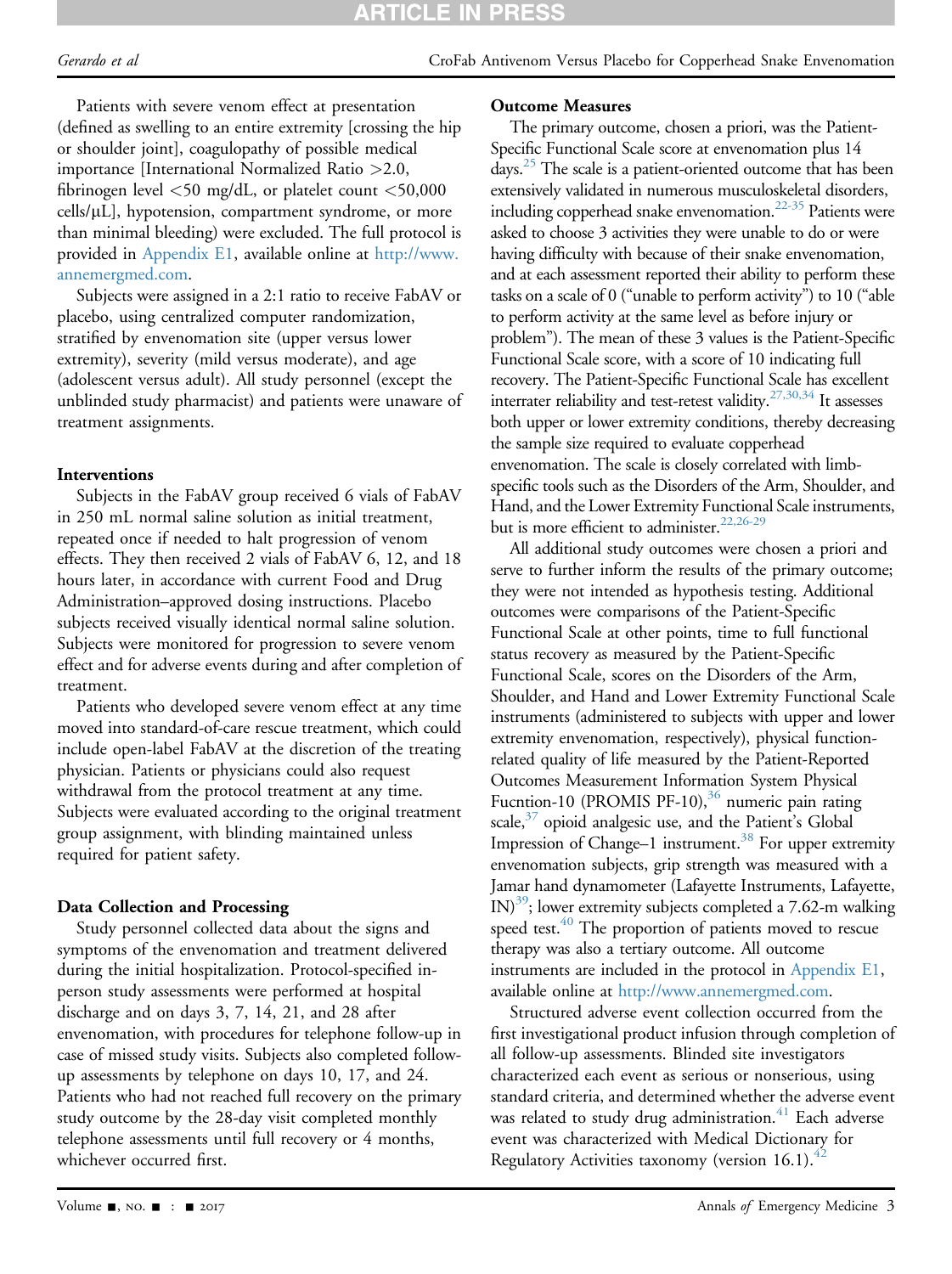## **RTICLE IN PRESS**

#### CroFab Antivenom Versus Placebo for Copperhead Snake Envenomation Gerardo et al

#### Primary Data Analysis

All statistical tests were determined a priori and applied to the modified intent-to-treat population, composed of all patients who received at least one dose of study medication. The primary efficacy endpoint was analyzed by ANOVA. Least squared mean Patient-Specific Functional Scale score was calculated for each treatment group, using a linear mixed-effect model that included factors for the stratification variables: anatomic location of envenomation, severity of snakebite, and age. Treatment effect was computed as difference in mean Patient-Specific Functional Scale score at day 14. The last observation carried forward method was used to impute data for missing assessments. A supportive analysis assessed the difference in least squared mean Patient-Specific Functional Scale scores between treatments, using a repeated-measures ANOVA. The full statistical analysis plan is provided in Appendix E1, available online at [http://www.annemergmed.com.](http://www.annemergmed.com)

Time to full recovery on the Patient-Specific Functional Scale was analyzed with a Cox proportional hazards model, including stratification variables as above. Other efficacy endpoints were analyzed with ANOVA to compare the least squared mean of the other outcome assessments between the treatment groups at each measured point. The

<span id="page-3-0"></span>

Figure 1. Patient flow. The unblinded investigational pharmacist at the investigative site accessed the Interactive Response Technology system to receive the treatment arm assignment for the subject. Only the unblinded pharmacy personnel had access to the treatment assignment to facilitate preparation of the study intervention. The subject, the investigator, and investigative site personnel remained blinded to the treatment assignment.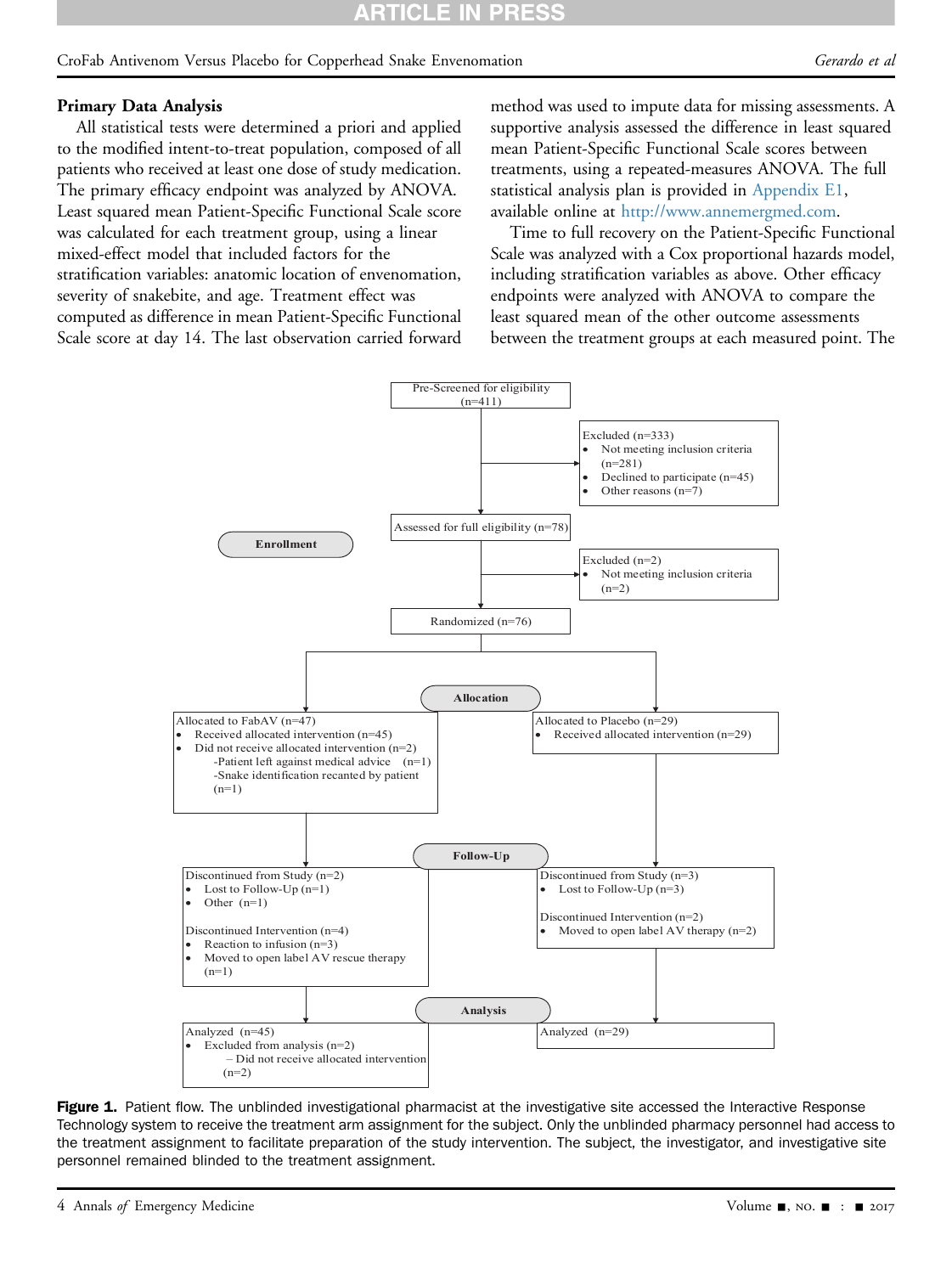## RTICLE IN PRE

only departure from the statistical plan was that the original plan called for comparing analgesic use as any/none, but later it became clear that current opioid use was more clinically relevant. Thus, the opioid/no-opioid comparison is post hoc.

In accordance with a clinical difference of 1 SD in the prospective observational pilot data, $^{22}$  we calculated that a sample size of 182 evaluable subjects would produce 80% power to detect a statistically significant difference in the primary study outcome, with overall 2-sided  $\alpha$  of 5.0% and one interim analysis. The original study plan was to enroll these patients during 2 complete snakebite seasons and perform an interim analysis after the first season. However, after the first full season it became clear that we would not reach target enrollment and the decision not to perform an interim analysis was made and communicated to all study sites. This decision was made in a blinded fashion before review or analysis of any data. According to pilot study

data, the original sample size was understood to be underpowered for the additional outcome measures; therefore, they did not affect the interim analysis decision.

#### RESULTS

#### Characteristics of Study Subjects

Seventy-six patients were randomized and 74 received study drug (modified intent-to-treat population) [\(Figure 1\)](#page-3-0). Two patients were randomized, but withdrew from the study before administration of the study drug. One patient requested withdrawal because of a family emergency and left the hospital against medical advice. The other patient was unable to identify the snake as a copperhead. Forty-five patients received FabAV and 29 received placebo. Sixtynine subjects (93.2%) completed the study through final follow-up, with 2 withdrawals from the FabAV group and 3 from the placebo group. Baseline characteristics were well balanced between groups [\(Table](#page-4-0)).

Table. Patient demographic and baseline characteristics (modified intent-to-treat population).

| <b>Demographics</b>                                           | <b>FabAV Treated Patients</b><br>$(N=45)$ | <b>Placebo Treated Patients</b><br>$(N=29)$ | <b>Total Treated Patients</b><br>$(N = 74)$ |
|---------------------------------------------------------------|-------------------------------------------|---------------------------------------------|---------------------------------------------|
|                                                               |                                           |                                             |                                             |
| Age, y                                                        |                                           |                                             |                                             |
| Mean (SD)                                                     | 43.9 (17.9)                               | 41.7 (17.2)                                 | 43.0 (17.6)                                 |
| Range                                                         | $12 - 86$                                 | $13 - 69$                                   | $12 - 86$                                   |
| Age strata, No. (%)                                           |                                           |                                             |                                             |
| Adult                                                         | 42 (93.3)                                 | 24 (82.8)                                   | 66 (89.2)                                   |
| Adolescent                                                    | 3(6.7)                                    | 5(17.2)                                     | 8(10.8)                                     |
| Sex, No. (%)                                                  |                                           |                                             |                                             |
| Male                                                          | 23(51.1)                                  | 16 (55.2)                                   | 39 (52.7)                                   |
| Race, No. (%)                                                 |                                           |                                             |                                             |
| White                                                         | 40 (88.9)                                 | 25 (86.2)                                   | 65 (87.8)                                   |
| <b>Black</b>                                                  | 2(4.4)                                    | 2(6.9)                                      | 4(5.4)                                      |
| Asian                                                         | 1(2.2)                                    | 0                                           | 1(1.4)                                      |
| Other                                                         | 2(2.2)                                    | 2(6.9)                                      | 4(5.4)                                      |
| Ethnicity, No. (%)                                            |                                           |                                             |                                             |
| Hispanic or Latino                                            | 3(6.7)                                    | 4(13.8)                                     | 7(9.5)                                      |
| Not Hispanic or Latino                                        | 42 (93.3)                                 | 25 (86.2)                                   | 67 (90.5)                                   |
| Anatomic location, No. (%)                                    |                                           |                                             |                                             |
| Upper extremity                                               | 16 (35.6)                                 | 12(41.4)                                    | 28 (37.8)                                   |
| Lower extremity                                               | 29 (64.4)                                 | 17 (58.6)                                   | 46 (62.2)                                   |
| Severity at enrollment, No. (%)                               |                                           |                                             |                                             |
| Mild                                                          | 40 (88.9)                                 | 25 (86.2)                                   | 65 (87.8)                                   |
| Moderate                                                      | 5(11.1)                                   | 4(13.8)                                     | 9(12.2)                                     |
| Study site, No. (%)                                           |                                           |                                             |                                             |
| Duke University, Durham, NC                                   | 16 (35.6)                                 | 12(41.4)                                    | 28 (37.8)                                   |
| University of North Carolina, Chapel Hill, NC                 | 12(26.7)                                  | 4(13.8)                                     | 16 (21.6)                                   |
| St. Joseph Regional Health Center, Bryan, TX                  | 8(17.8)                                   | 4(13.8)                                     | 12(16.2)                                    |
| Virginia Commonwealth University Medical Center, Richmond, VA | 2(4.4)                                    | 2(6.9)                                      | 4(5.4)                                      |
| Vidant Medical Center, Greenville, NC                         | 2(4.4)                                    | 1(3.4)                                      | 3(4.1)                                      |
| Barnes-Jewish Hospital, St Louis, MO                          | 2(4.4)                                    | 1(3.4)                                      | 3(4.1)                                      |
| Other sites                                                   | 3(6.7)                                    | 5(17.3)                                     | 8(10.8)                                     |
| Method of snake species identification                        |                                           |                                             |                                             |
| Snake or photograph brought to hospital                       | 11(23.4)                                  | 10 (47.6)                                   | 21 (27.6)                                   |
| Patient or parent chose copperhead from photograph array      | 22 (46.8)                                 | 16 (55.2)                                   | 38 (50.0)                                   |
| Envenomation occurred in an area endemic only to copperheads  | 14 (29.8)                                 | 3(10.3)                                     | 17 (22.4)                                   |

<span id="page-4-0"></span>Other sites enrolling subjects were Ben Taub General Hospital and Texas Children's Hospital, Houston, TX; Marshall Health Medical Center, Huntington, WV; University of Virginia Medical Center, Charlottesville, CA; and Augusta University Medical Center, Augusta, GA.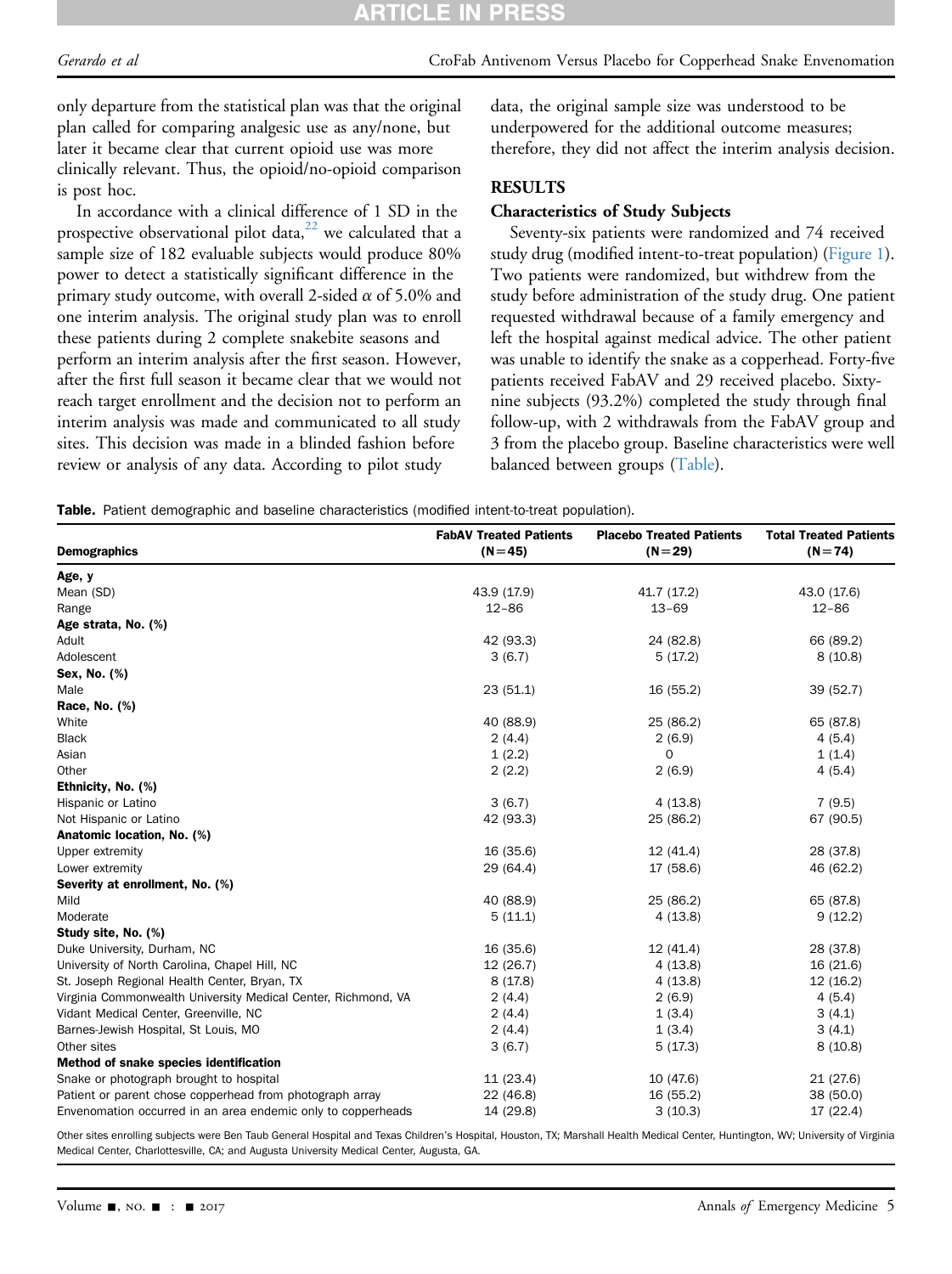<span id="page-5-0"></span>

Figure 2. Supportive outcomes: recovery in copperhead envenomation patients treated initially with FabAV or placebo. A, PSFS scores. B, DASH scores. C, LEFS scores. D, Grip strength. E, NPRS scores. F, PROMIS PF-10 scores. G, Time to return to normal function in copperhead envenomation patients treated with FabAV or placebo. Error bars=95% confidence interval for each treatment group. The 95% confidence interval for the difference between treatment groups is analyzed with pooled standard error and is narrower. DASH: A lower score indicated better function; best possible score is 0. LEFS: A higher score indicated better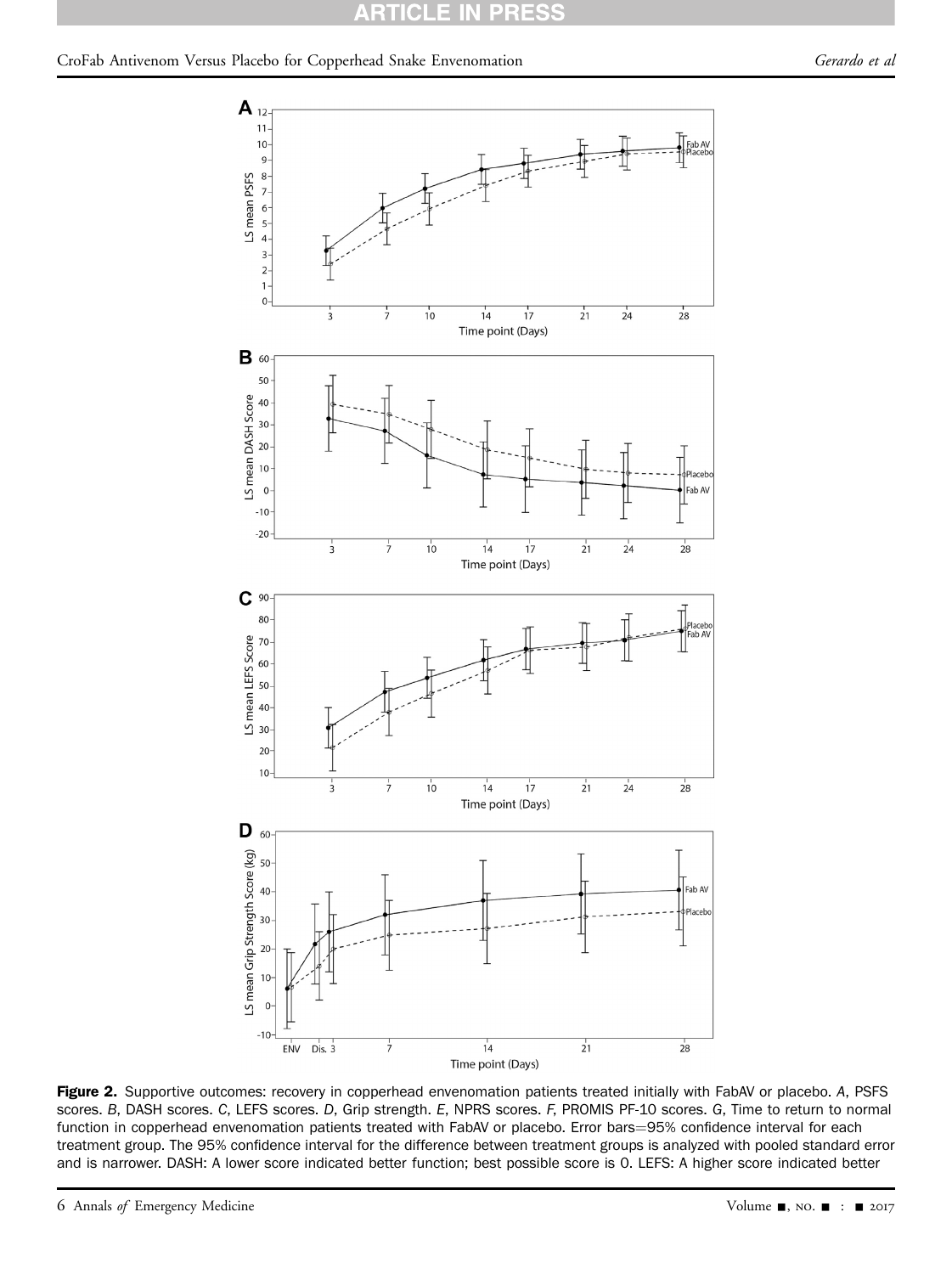#### ARTI CI PR ES



function; best possible score is 80. Grip strength: A value of 0 kg was imputed for subjects unable to perform the test. NPRS: A lower score indicated less pain; range of possible scores is 0 to 10. PROMIS PF-10: A higher score indicated better quality of life; US population mean score is 50. Sample sizes: DASH (B) and grip strength (D):  $N=17$  for the FabAV group and N=12 for placebo; LEFS (C): N=28 for the FabAV group and N=17 for placebo. All other assessments (A, E to G): N=45 for the FabAV group and N=29 for the placebo group. PSFS, Patient-Specific Functional Scale; DASH, Disorders of the Arm, Shoulder, and Hand; LEFS, Lower Extremity Functional Scale; NPRS, numeric pain rating scale.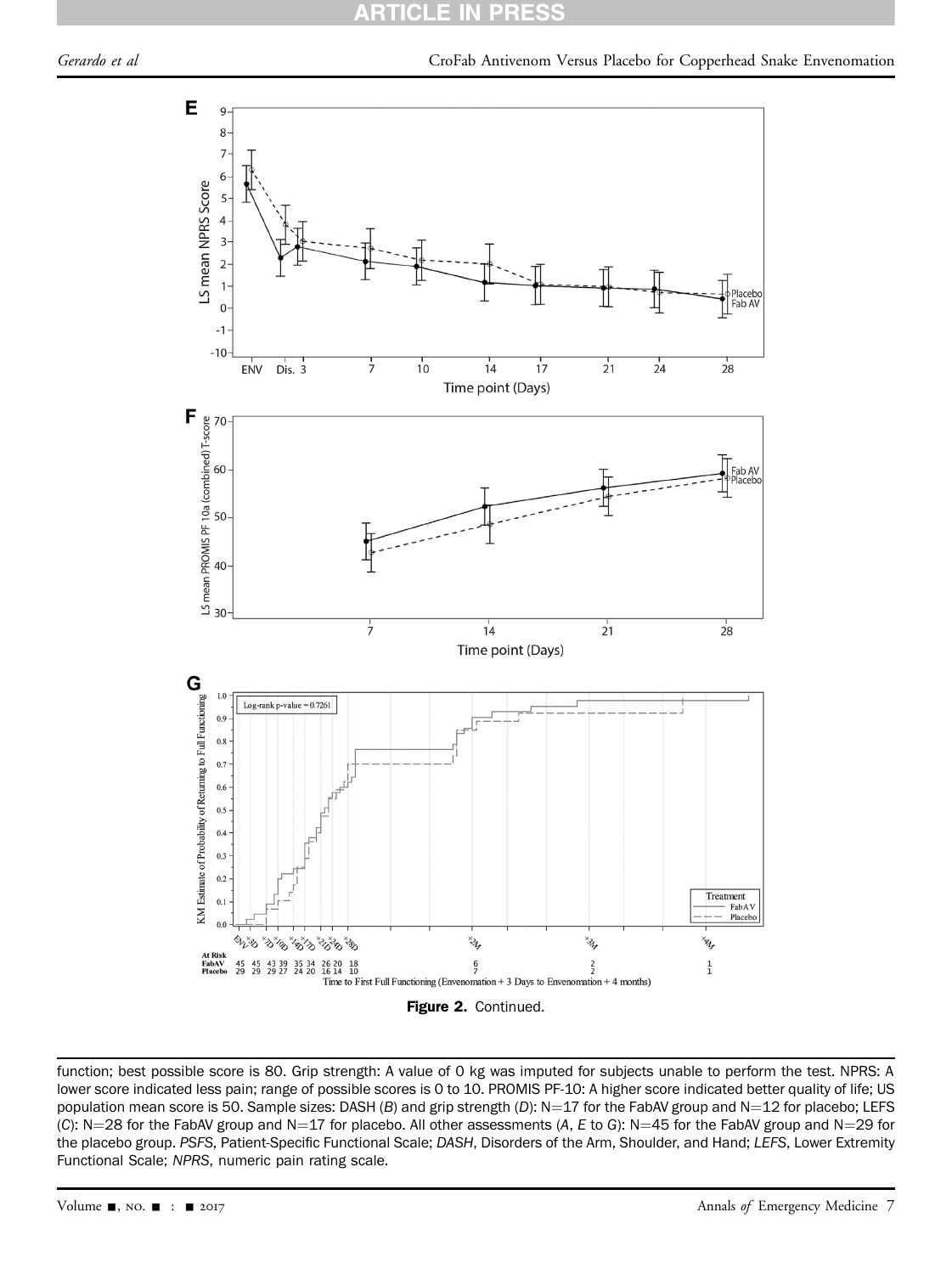#### CroFab Antivenom Versus Placebo for Copperhead Snake Envenomation Gerardo et al

The primary outcome, the least squared mean Patient-Specific Functional Scale score on day 14, was 8.6 for FabAV-treated subjects and 7.4 for placebo recipients (difference 1.2; 95% confidence interval 0.1 to 2.3;  $P = .04$ ).

The point estimates for the additional outcomes routinely favored recovery in the FabAV group compared with placebo. The difference in the point estimates of the least squared mean Patient-Specific Functional Scale score favored FabAV at all other measured points. Patient-Specific Functional Scale total scores at each point are listed in [Table E1](#page-12-0), available online at [http://www.annemergmed.](http://www.annemergmed.com) [com](http://www.annemergmed.com). Results from the limb-specific outcome measures; Disorders of the Arm, Shoulder, and Hand; Lower Extremity Functional Scale; and grip strength, pain assessments, and the global measure of recovery, PROMIS PF-10, in general favored the FabAV group as well (Figure  $2A$  to  $F$ ). No apparent difference was observed between treatments in time to full recovery (score of 10) on the Patient-Specific Functional Scale ([Figure 2](#page-5-0)G) or walking speed. Opioid analgesic use was less in the FabAVtreated patients at all points [\(Figure 3\)](#page-7-0). Two patients in each group moved to rescue treatment [\(Table E2](#page-14-0), available online at <http://www.annemergmed.com>). No patients required emergency unblinding of study group assignment. All patients recovered by 4 months.

<span id="page-7-0"></span>In the per-protocol population, the least squared mean Patient-Specific Functional Scale score on day 14 was 8.4 for FabAV-treated subjects and 7.1 for placebo recipients (difference 1.5; 95% confidence interval 0.4 to 2.7). No important differences were observed between the modified intent-to-treat and per-protocol analyses in supportive outcome analyses.

More patients had adverse events determined to be related to treatment per the blinded site investigator in the FabAV group (16/45; 36%) than did the placebo group (3/29; 10%). One patient in each group had a serious adverse event as determined by the blinded site investigator ([Table E3](#page-14-1), available online at [http://www.annemergmed.](http://www.annemergmed.com) [com\)](http://www.annemergmed.com). The most common adverse events were headache, pruritus, nausea, dizziness, urticaria, and pyrexia. All adverse events are presented in Appendix E1, available online at [http://www.annemergmed.com.](http://www.annemergmed.com)

#### LIMITATIONS

This study had several limitations. It was designed and funded to enroll for 2 full snakebite seasons, and enrollment was concluded at this point without reaching the target sample size. Even at target enrollment, the study was known to be underpowered for its supportive analytic endpoints. The trial was not stopped early for benefit and consequently is not subject to the reported limitations of this approach.<sup>43,44</sup> However, the smaller-than-optimal sample size leads to imprecision in the estimate of treatment effect.



Figure 3. Opioid analgesic use in the previous 24 hours in copperhead envenomation patients treated initially with FabAV or placebo. Proportion of subjects who reported using an opioid analgesic (including tramadol) to treat snakebite-related pain in the 24 hours before each assessment. Sample size: FabAV, N=45; placebo, N=29.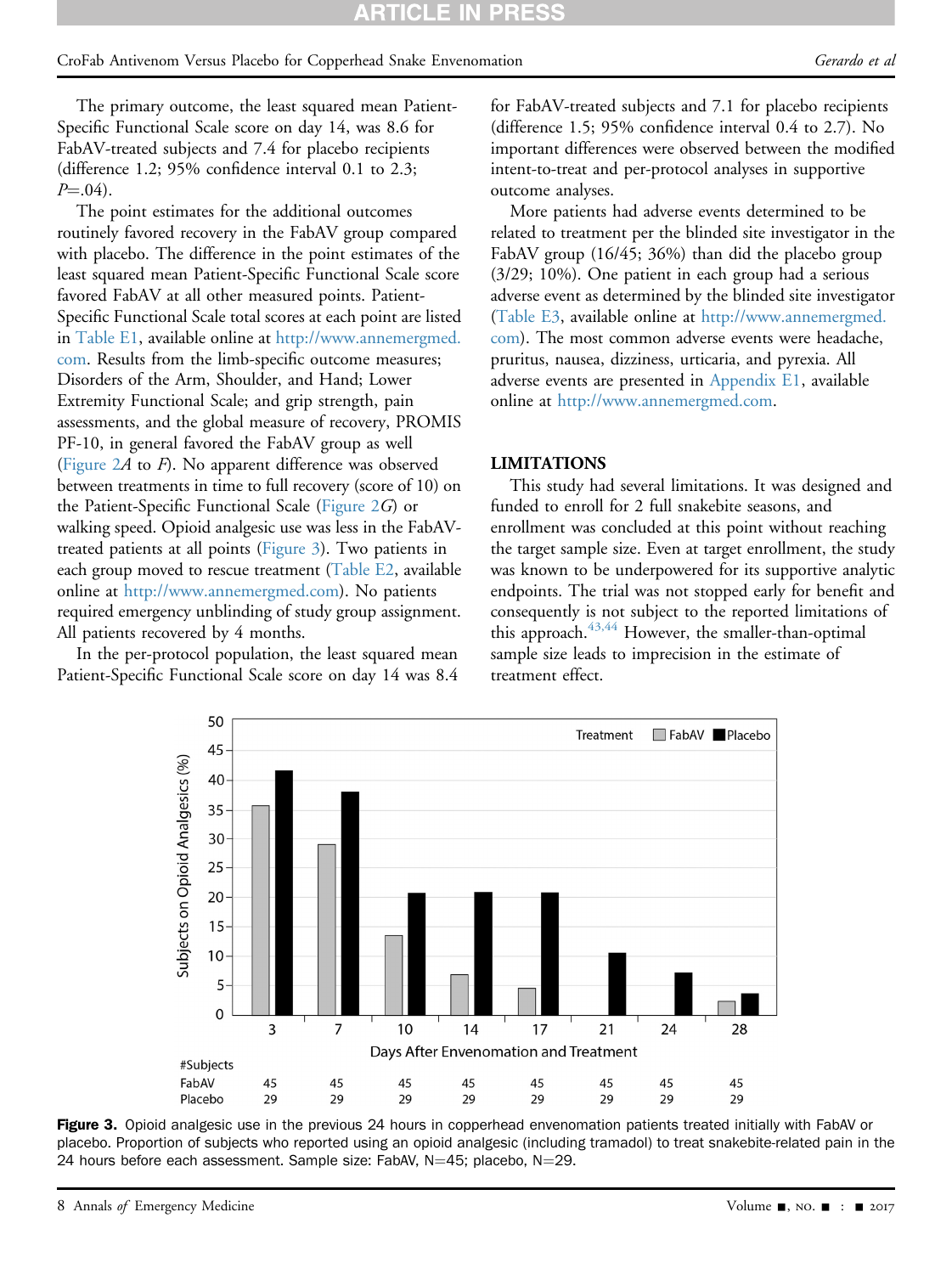## **ARTICLE IN PRES**

The precise minimal clinically important difference in snakebite is unknown. For other disease states previously studied, the minimal clinically important difference is generally in the range of the average treatment effect observed in this trial.<sup>[27,33-35](#page-10-10)</sup> However, it remains unknown how the difference varies by disease state, by upper versus lower extremity, or how it varies along the ordinal Patient-Specific Functional Scale. Additionally, the effect size found in this study may be artificially lower because of enrollment of a low-severity cohort. The majority (88%) of subjects in this study had minor-severity swelling at study entry. This is distinctly different from the subjects enrolled in the copperhead pilot study conducted by our group in many of the same study centers, 80% of whom had moderate envenomation.<sup>22</sup> We speculate this is because patients with minor envenomation are more willing to enroll in a placebo-controlled study than those with more severe disease. Acknowledging these limitations, we believe the benefit from FabAV administration observed in this study is likely clinically important to patients because the Patient-Specific Functional Scale reliably measures functional outcomes that the patient chooses and values.

Although this trial included 18 centers, most patients came from 3 sites in North Carolina and Texas. Because there is some geographic variation in within-species venom composition, the generalizability to all copperhead envenomation populations is questionable.<sup>[45](#page-11-1)</sup> Thirteen centers from West Virginia to Texas contributed subjects, and exploratory analyses showed no apparent between-site differences. We believe the results are generalizable to copperhead victims as a whole, unless high-quality geographically specific data contradict our findings. A recent observational study in North Texas followed copperhead envenomation patients by telephone.<sup>[23](#page-10-18)</sup> Although direct comparison is not possible, recovery appeared to be faster than in either the copperhead recovery pilot study or the present work. $21$ 

Children younger than 12 years, rattlesnake and water moccasin victims, and patients with severe envenomation were excluded from this study. There remains no direct evidence of the effect of FabAV on recovery of limb function in these populations. Because relatively few adolescent and elderly patients enrolled in this study, extrapolation from the overall results to these subgroups should be done with caution.

Finally, cost is an important consideration with modern antivenom use, and this study was not designed to support a pharmacoeconomic analysis. Currently, the cost to the hospital ranges from \$2,000 to \$2,900 per vial of FabAV. The charge to the payer is typically a multiple of this and includes the charge for care aside from the antivenom. The cost to the individual patient varies widely, depending on his or her insurance coverage. We suggest that the relationship between cost, potential harm, and potential benefits be discussed with patients during care.

#### DISCUSSION

In this randomized, double-blind, placebo-controlled trial of adolescent and adult patients with mild- to moderate-severity copperhead snake envenomation, treatment with FabAV improved limb function recovery as measured by Patient-Specific Functional Scale score at envenomation plus 14 days. The greatest benefit of antivenom therapy was experienced from 1 to 2 weeks after treatment, and all patients experienced full recovery within 4 months. Robust additional assessments, determined a priori, supported the primary study outcome, and no new or major safety issues were identified compared with those discussed in the existing literature.<sup>14,46</sup>

Before the development of highly purified, ovinederived FabAV, patients with nonlife-threatening copperhead envenomation were generally managed without antivenom because of the risks associated with equine antivenom therapy.<sup>[6](#page-10-2)</sup> In addition to excluding copperhead patients, the registry trials leading to Food and Drug Administration approval of FabAV were comparatively small (42 total subjects) open-label studies designed to assess safety and short-term efficacy; limb recovery was not evaluated. $11,12$ 

Before the current study, to our knowledge the only investigations to prospectively assess limb recovery in crotaline snakebite were an open-label observational study<sup>22</sup> and a small clinical trial published only in abstract form. $47$  In addition, 2 studies reported the time to return to full activities at work or school, $^{7,10}$  $^{7,10}$  $^{7,10}$  1 study collected selfreported data about resolution of pain, swelling, and disability by telephone, $^{23}$  and 1 study reported limb outcomes in unstructured terms.<sup>[5](#page-10-6)</sup> As expected from the heterogeneity of study design and outcomes assessed, estimates of duration of disability produced by these studies vary widely, and any important benefit from equine antivenom or FabAV was impossible to assess.

To our knowledge, this trial provides the only blinded prospective data on limb function recovery from crotaline snake envenomation and provides important data that can be used to inform risk-benefit discussions with patients about the effect of antivenom on their recovery from venom-induced limb injury. Although novel, these results are concordant with existing clinical trial evidence of FabAV efficacy in noncopperhead populations, using both short-term outcomes and venom effects aside from limb recovery.[11,12,48](#page-10-3) The consistency of these findings and the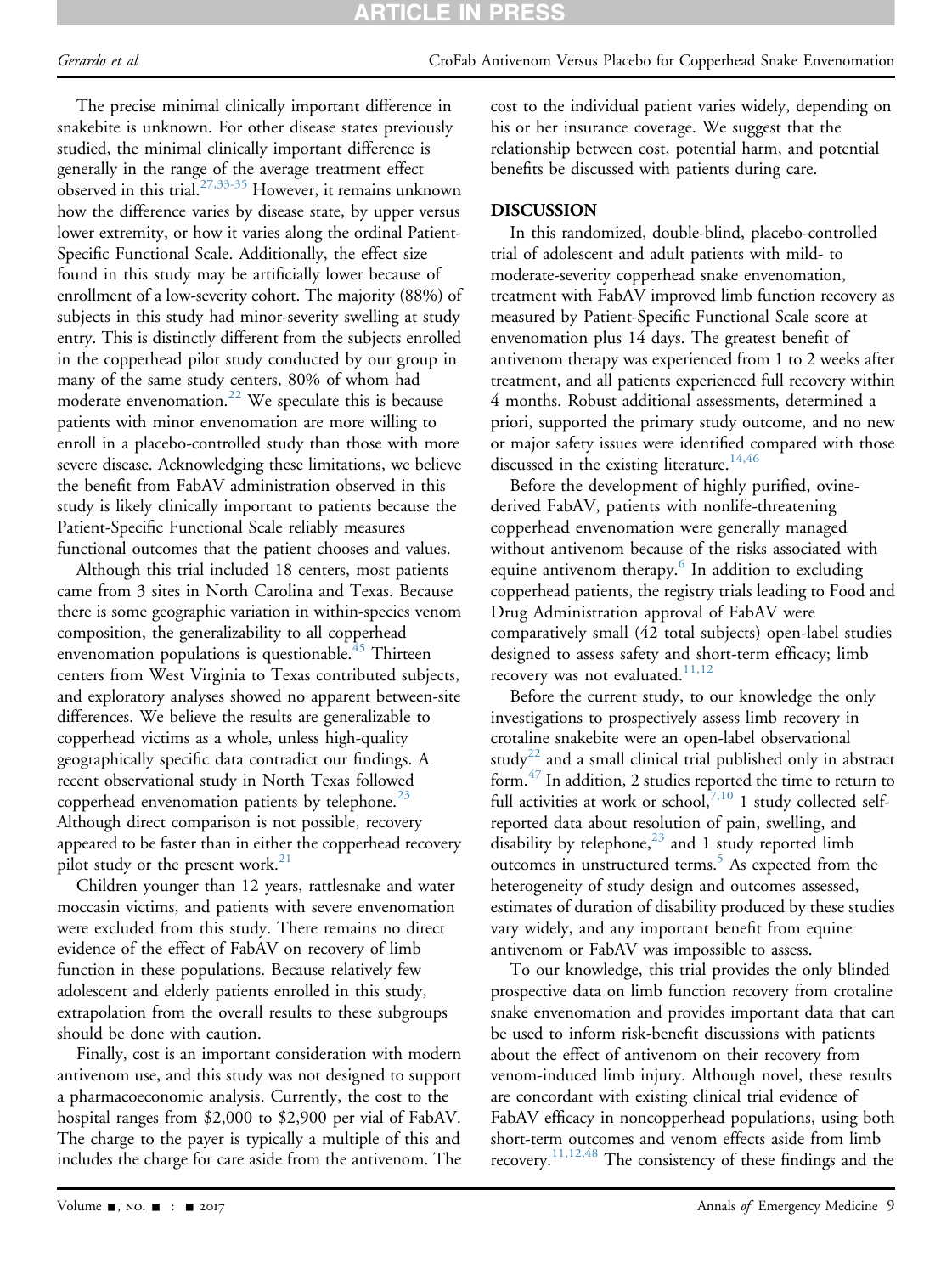congruence of our additional outcome measures support the findings of our primary outcome.

Existing guidelines on the care and treatment of crotaline envenomation recommend treatment of mild envenomation if venom effects are progressing.<sup>[15,16](#page-10-22)</sup> Progressive venom effects were not required for enrollment in this trial. Previous research has shown that this approach does not result in decreased antivenom administration.<sup>19</sup> Therefore, the strategy of delaying antivenom administration while watching for progression should be further evaluated.<sup>[17,19,48](#page-10-24)</sup> This study also demonstrates that crude outcome measures, such as the need for surgical intervention, do not fully capture outcomes that are important to patients. $49$ 

In this study, patients treated with FabAV had lower pain scores and substantially less opioid use throughout recovery. Because prescribing opioid analgesia carries some risk of iatrogenic opioid abuse disorder and ED opioid prescriptions may contribute to the development of addiction, the role of FabAV in decreasing opioid requirements during recovery is intriguing.<sup>50-54</sup> Because these findings are exploratory, future research is necessary to determine the potential effect of FabAV treatment on long-term opioid use after envenomation.

In conclusion, administration of FabAV to patients with mild- and moderate-severity copperhead envenomation improves recovery of limb function at 14 days postenvenomation compared with placebo.

The authors acknowledge the contributions of Thomas King, MD, MPH (editorial and writing assistance); Claire Daugherty, MS (biostatistics support); Elizabeth Orfe, MS, Shirley Steiner, MS, and Maria Gaisor, MD (clinical study management); Stephanie Gilman, BS (administrative assistance); and the clinical study site subinvestigators and coordinators (study logistical and site support).

#### Supervising editor: Matthew D. Sztajnkrycer, MD, PhD

Author affiliations: From the Division of Emergency Medicine, Duke University School of Medicine, Durham, NC (Gerardo); the Department of Emergency Medicine, University of North Carolina School of Medicine, Chapel Hill, NC (Quackenbush); the Department of Emergency Services, St Joseph Regional Health Center, Bryan, TX, and Texas A&M University Health Science Center, College Station, TX (Lewis); the Department of Emergency Medicine, Virginia Commonwealth University School of Medicine, Richmond, VA (Rose); the Section of Emergency Medicine, Baylor College of Medicine, Houston, TX (Greene); the Department of Surgery, East Carolina University, Greenville, NC (Toschlog); the Department of Emergency Medicine, University of Virginia, Charlottesville, VA (Charlton); the Division of Emergency Medicine, Washington University School of Medicine, St. Louis, MO (Mullins); the Department of Emergency Medicine, Augusta University, Augusta, GA (Schwartz); the Department of Surgery, Marshall Health, Huntington, WV (Denning); the Department of Emergency Medicine, University of Texas Southwestern Medical Center, Dallas, TX (Sharma, Kleinschmidt); the Department of Emergency Medicine, East Carolina University Brody School of Medicine, Greenville, NC (Bush); BTG International Inc, London, UK (Ryan); BTG International Inc, West Conshohocken, PA (Gasior); the Department of Emergency Medicine (Lavonas), Rocky Mountain Poison and Drug Center, Denver Health and Hospital Authority, Denver, CO (Anderson, Lavonas); and the Department of Emergency Medicine, University of Colorado School of Medicine, Aurora, CO (Lavonas).

Author contributions: CJG, KS, KK, SPB, SR, and EJL conceived the study and worked on the design. CJG, EQ, BL, SRR, SG, EAT, NPC, MEM, RS, DD, KS, and KK were principal investigators. CJG and EJL drafted the article. SR, VEA, and EJL provided biostatistical analysis and programming. MG provided study sponsor management and clinical supplies. All authors reviewed, commented on, and approved the final draft of the article. CJG takes responsibility for the paper as a whole.

All authors attest to meeting the four [ICMJE.org](http://ICMJE.org) authorship criteria: (1) Substantial contributions to the conception or design of the work; or the acquisition, analysis, or interpretation of data for the work; AND (2) Drafting the work or revising it critically for important intellectual content; AND (3) Final approval of the version to be published; AND (4) Agreement to be accountable for all aspects of the work in ensuring that questions related to the accuracy or integrity of any part of the work are appropriately investigated and resolved.

Funding and support: By Annals policy, all authors are required to disclose any and all commercial, financial, and other relationships in any way related to the subject of this article as per ICMJE conflict of interest guidelines (see [www.icmje.org\)](http://www.icmje.org/). Drs. Gerardo and Lavonas report receiving grants from BTG International Inc during the conduct of the study and grants from BTG International Inc outside the submitted work. Ms. Ryan reports speakers bureau fees from BTG International Inc outside the submitted work. Dr. Greene reports receiving consulting fees and honoraria from BTG International Inc outside the submitted work. Drs. Charlton, Mullins, and Kleinschmidt and Ms. Anderson report receiving study-related grants from BTG International Inc during the conduct of the study. Dr. Gasior and Ms. Ryan are employees of BTG International Inc. This trial was funded by BTG International Inc.

Publication dates: Received for publication January 20, 2017. Revisions received March 23, 2017, and April 13, 2017. Accepted for publication April 20, 2017.

Trial registration number: NCT01864200

Presented at the 2016 Venom Week meeting, March 2016, Greenville, NC.

#### <span id="page-9-0"></span>REFERENCES

1. O'[Neil ME, Mack KA, Gilchrist J, et al. Snakebite injuries treated in](http://refhub.elsevier.com/S0196-0644(17)30510-3/sref1) [United States emergency departments, 2001-2004.](http://refhub.elsevier.com/S0196-0644(17)30510-3/sref1) Wilderness Environ Med[. 2007;18:281-287.](http://refhub.elsevier.com/S0196-0644(17)30510-3/sref1)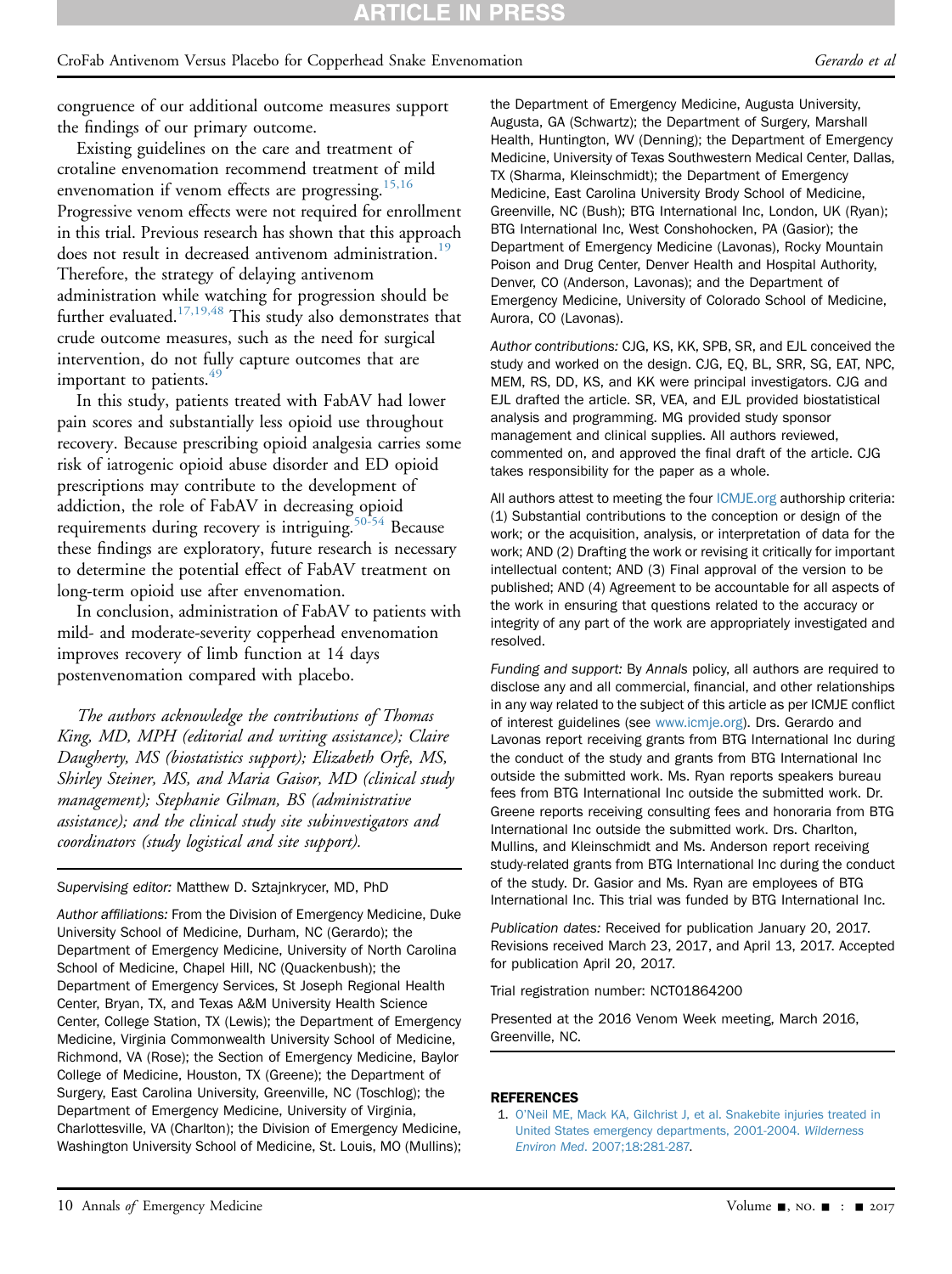## **RTICLE IN PRESS**

#### Gerardo et al CroFab Antivenom Versus Placebo for Copperhead Snake Envenomation

- <span id="page-10-0"></span>2. [Mowry JB, Spyker DA, Brooks DE, et al. 2014 Annual report of the](http://refhub.elsevier.com/S0196-0644(17)30510-3/sref2) [American Association of Poison Control Centers](http://refhub.elsevier.com/S0196-0644(17)30510-3/sref2)' National Poison Data [System \(NPDS\): 32nd annual report.](http://refhub.elsevier.com/S0196-0644(17)30510-3/sref2) Clin Toxicol. 2016;53:962-1147.
- <span id="page-10-1"></span>3. [Ali AJ, Horwitz DA, Mullins ME. Lack of coagulopathy after copperhead](http://refhub.elsevier.com/S0196-0644(17)30510-3/sref3) snakebites. Ann Emerg Med[. 2015;65:404-409.](http://refhub.elsevier.com/S0196-0644(17)30510-3/sref3)
- <span id="page-10-5"></span>4. [Gale SC, Peters JA, Allen L, et al. FabAV antivenin use after copperhead](http://refhub.elsevier.com/S0196-0644(17)30510-3/sref4) [snakebite: clinically indicated or knee-jerk reaction?](http://refhub.elsevier.com/S0196-0644(17)30510-3/sref4) J Venom Anim [Toxins Incl Trop Dis](http://refhub.elsevier.com/S0196-0644(17)30510-3/sref4). 2016;22:1-6.
- <span id="page-10-6"></span>5. [Walker JP, Morrison RL. Current management of copperhead](http://refhub.elsevier.com/S0196-0644(17)30510-3/sref5) snakebite. J Am Coll Surg[. 2011;212:470-474](http://refhub.elsevier.com/S0196-0644(17)30510-3/sref5).
- <span id="page-10-2"></span>6. [Thorson A, Lavonas EJ, Rouse AM, et al. Copperhead envenomations in](http://refhub.elsevier.com/S0196-0644(17)30510-3/sref6) the Carolinas. Clin Toxicol[. 2003;41:29-35](http://refhub.elsevier.com/S0196-0644(17)30510-3/sref6).
- <span id="page-10-21"></span>7. Lavonas EJ, Gerardo CJ, O'[Malley G, et al. Initial experience with](http://refhub.elsevier.com/S0196-0644(17)30510-3/sref7) [Crotalidae polyvalent immune Fab \(ovine\) antivenom in the treatment](http://refhub.elsevier.com/S0196-0644(17)30510-3/sref7) [of copperhead snakebite.](http://refhub.elsevier.com/S0196-0644(17)30510-3/sref7) Ann Emerg Med. 2004;43:200-206.
- <span id="page-10-4"></span>8. [Yin S, Kokko J, Lavonas E, et al. Factors associated with dif](http://refhub.elsevier.com/S0196-0644(17)30510-3/sref8)ficulty [achieving initial control with Crotalidae polyvalent immune fab](http://refhub.elsevier.com/S0196-0644(17)30510-3/sref8) [antivenom in snakebite patients.](http://refhub.elsevier.com/S0196-0644(17)30510-3/sref8) Acad Emerg Med. 2011;18: [46-52.](http://refhub.elsevier.com/S0196-0644(17)30510-3/sref8)
- 9. [Gerardo CJ, Vissoci JR, Brown MW, et al. Coagulation parameters in](http://refhub.elsevier.com/S0196-0644(17)30510-3/sref9) [copperhead compared to other Crotalinae envenomation: secondary](http://refhub.elsevier.com/S0196-0644(17)30510-3/sref9) analysis of the  $F(ab')_2$  [versus Fab antivenom trial.](http://refhub.elsevier.com/S0196-0644(17)30510-3/sref9) Clin Toxicol. [2017;55:109-114.](http://refhub.elsevier.com/S0196-0644(17)30510-3/sref9)
- 10. [Spiller HA, Bosse GM. Prospective study of morbidity associated with](http://refhub.elsevier.com/S0196-0644(17)30510-3/sref10) [snakebite envenomation.](http://refhub.elsevier.com/S0196-0644(17)30510-3/sref10) Clin Toxicol. 2003;41:125-130.
- <span id="page-10-3"></span>11. [Dart RC, Seifert SA, Carroll L, et al. Af](http://refhub.elsevier.com/S0196-0644(17)30510-3/sref11)finity-purified, mixed monospecific [crotalid antivenom ovine Fab for the treatment of crotalid venom](http://refhub.elsevier.com/S0196-0644(17)30510-3/sref11) poisoning. Ann Emerg Med[. 1997;30:33-39](http://refhub.elsevier.com/S0196-0644(17)30510-3/sref11).
- 12. [Dart RC, Seifert SA, Boyer LV, et al. A randomized multicenter trial of](http://refhub.elsevier.com/S0196-0644(17)30510-3/sref12) [Crotalinae polyvalent immune Fab \(ovine\) antivenom for the treatment](http://refhub.elsevier.com/S0196-0644(17)30510-3/sref12) [of crotaline snakebite in the United States.](http://refhub.elsevier.com/S0196-0644(17)30510-3/sref12) JAMA Intern Med. [2001;161:2030-2036](http://refhub.elsevier.com/S0196-0644(17)30510-3/sref12).
- 13. [Gerardo CJ, Lavonas EJ, McKinney RE. Ethical considerations in design](http://refhub.elsevier.com/S0196-0644(17)30510-3/sref13) [of a study to evaluate a US Food and Drug Administration](http://refhub.elsevier.com/S0196-0644(17)30510-3/sref13)–[approved](http://refhub.elsevier.com/S0196-0644(17)30510-3/sref13) [indication: antivenom versus placebo for copperhead envenomation.](http://refhub.elsevier.com/S0196-0644(17)30510-3/sref13) J Clin Trials[. 2014;11:560-564](http://refhub.elsevier.com/S0196-0644(17)30510-3/sref13).
- <span id="page-10-20"></span>14. Schaeffer TH, Khatri V, Reifl[er LM, et al. Incidence of immediate](http://refhub.elsevier.com/S0196-0644(17)30510-3/sref14) [hypersensitivity reaction and serum sickness following administration](http://refhub.elsevier.com/S0196-0644(17)30510-3/sref14) [of Crotalidae polyvalent immune Fab antivenom: a meta-analysis.](http://refhub.elsevier.com/S0196-0644(17)30510-3/sref14) Acad Emerg Med[. 2012;19:121-131.](http://refhub.elsevier.com/S0196-0644(17)30510-3/sref14)
- <span id="page-10-22"></span>15. [Gold BS, Dart RC, Barish RA. Bites of venomous snakes.](http://refhub.elsevier.com/S0196-0644(17)30510-3/sref15) N Engl J Med. [2002;347:347-356](http://refhub.elsevier.com/S0196-0644(17)30510-3/sref15).
- 16. [Lavonas EJ, Ruha A-M, Banner W, et al. Uni](http://refhub.elsevier.com/S0196-0644(17)30510-3/sref16)fied treatment algorithm for [the management of crotaline snakebite in the United States: results of](http://refhub.elsevier.com/S0196-0644(17)30510-3/sref16) [an evidence-informed consensus workshop.](http://refhub.elsevier.com/S0196-0644(17)30510-3/sref16) BMC Emerg Med. [2011;11:1-5](http://refhub.elsevier.com/S0196-0644(17)30510-3/sref16).
- <span id="page-10-24"></span>17. [Kanaan NC, Ray J, Stewart M, et al. Wilderness Medical Society](http://refhub.elsevier.com/S0196-0644(17)30510-3/sref17) [practice guidelines for the treatment of pitviper envenomations in the](http://refhub.elsevier.com/S0196-0644(17)30510-3/sref17) [United States and Canada.](http://refhub.elsevier.com/S0196-0644(17)30510-3/sref17) Wilderness Environ Med. [2015;26:472-487.](http://refhub.elsevier.com/S0196-0644(17)30510-3/sref17)
- 18. [Corneille MG, Larson S, Stewart RM, et al. A large single-center](http://refhub.elsevier.com/S0196-0644(17)30510-3/sref18) [experience with treatment of patients with crotalid envenomations:](http://refhub.elsevier.com/S0196-0644(17)30510-3/sref18) [outcomes with and evolution of antivenin therapy.](http://refhub.elsevier.com/S0196-0644(17)30510-3/sref18) Am J Surg. [2006;192:848-852.](http://refhub.elsevier.com/S0196-0644(17)30510-3/sref18)
- <span id="page-10-23"></span>19. [Gerardo CJ, Scott Evans C, Kuchibhatla M, et al. Time to antivenom](http://refhub.elsevier.com/S0196-0644(17)30510-3/sref19) [administration is not associated with total antivenom dose](http://refhub.elsevier.com/S0196-0644(17)30510-3/sref19) [administered in a copperhead-predominant snakebite population.](http://refhub.elsevier.com/S0196-0644(17)30510-3/sref19) Acad Emerg Med[. 2015;22:308-314](http://refhub.elsevier.com/S0196-0644(17)30510-3/sref19).
- 20. [Ward K, Wortley A, Quackenbush E, et al. Variability in antivenom](http://refhub.elsevier.com/S0196-0644(17)30510-3/sref20) [treatment in snake envenomations between two major tertiary care](http://refhub.elsevier.com/S0196-0644(17)30510-3/sref20) [emergency departments.](http://refhub.elsevier.com/S0196-0644(17)30510-3/sref20) Ann Emerg Med. 2014;64:S141.
- <span id="page-10-19"></span>21. [Scharman EJ, Noffsinger VD. Copperhead snakebites: clinical severity](http://refhub.elsevier.com/S0196-0644(17)30510-3/sref21) of local effects. Ann Emerg Med[. 2001;38:55-61.](http://refhub.elsevier.com/S0196-0644(17)30510-3/sref21)
- <span id="page-10-9"></span>22. [Lavonas EJ, Gerardo CJ. Prospective study of recovery from](http://refhub.elsevier.com/S0196-0644(17)30510-3/sref22) [copperhead snake envenomation: an observational study.](http://refhub.elsevier.com/S0196-0644(17)30510-3/sref22) BMC Emerg Med[. 2015;15:1-21](http://refhub.elsevier.com/S0196-0644(17)30510-3/sref22).
- <span id="page-10-18"></span>23. [Roth B, Sharma K, Onisko N, et al. Prospective evaluation of pain,](http://refhub.elsevier.com/S0196-0644(17)30510-3/sref23) [swelling, and disability from copperhead envenomation.](http://refhub.elsevier.com/S0196-0644(17)30510-3/sref23) Clin Toxicol. [2016;54:271-276.](http://refhub.elsevier.com/S0196-0644(17)30510-3/sref23)
- <span id="page-10-7"></span>24. [Caravati EM. Copperhead bites and Crotalidae polyvalent immune Fab](http://refhub.elsevier.com/S0196-0644(17)30510-3/sref24) [\(ovine\): routine use requires evidence of improved outcomes.](http://refhub.elsevier.com/S0196-0644(17)30510-3/sref24) Ann Emerg Med[. 2004;43:207-208.](http://refhub.elsevier.com/S0196-0644(17)30510-3/sref24)
- <span id="page-10-8"></span>25. [Stratford P, Gill C, Westaway M, et al. Assessing disability and change](http://refhub.elsevier.com/S0196-0644(17)30510-3/sref25) [on individual patients: a report of a patient speci](http://refhub.elsevier.com/S0196-0644(17)30510-3/sref25)fic measure. Physiother Can[. 1995;47:258-263.](http://refhub.elsevier.com/S0196-0644(17)30510-3/sref25)
- 26. [Anderson V, Burnham R, Gillman S, et al. Validation of Patient Speci](http://refhub.elsevier.com/S0196-0644(17)30510-3/sref26)fic [Functional Scale in copperhead snakebite patients.](http://refhub.elsevier.com/S0196-0644(17)30510-3/sref26) Clin Toxicol. [2015;53:649.](http://refhub.elsevier.com/S0196-0644(17)30510-3/sref26)
- <span id="page-10-10"></span>27. [Hefford C, Abbott JH, Arnold R, et al. The Patient-Speci](http://refhub.elsevier.com/S0196-0644(17)30510-3/sref27)fic Functional [Scale: validity, reliability, and responsiveness in patients with upper](http://refhub.elsevier.com/S0196-0644(17)30510-3/sref27) [extremity musculoskeletal problems.](http://refhub.elsevier.com/S0196-0644(17)30510-3/sref27) J Orthop Sports Phys Ther. [2012;42:56-65](http://refhub.elsevier.com/S0196-0644(17)30510-3/sref27).
- 28. [Beaton DE, Katz JN, Fossel AH, et al. Measuring the whole or the](http://refhub.elsevier.com/S0196-0644(17)30510-3/sref28) [parts? validity, reliability, and responsiveness of the disabilities of](http://refhub.elsevier.com/S0196-0644(17)30510-3/sref28) [the arm, shoulder and hand outcome measure in different regions of](http://refhub.elsevier.com/S0196-0644(17)30510-3/sref28) [the upper extremity.](http://refhub.elsevier.com/S0196-0644(17)30510-3/sref28) J Hand Ther. 2001;14:128-142.
- 29. [Binkley JM, Stratford PW, Lott SA, et al. The Lower Extremity Functional](http://refhub.elsevier.com/S0196-0644(17)30510-3/sref29) [Scale \(LEFS\): scale development, measurement properties, and](http://refhub.elsevier.com/S0196-0644(17)30510-3/sref29) clinical application. Phys Ther[. 1999;79:371-383.](http://refhub.elsevier.com/S0196-0644(17)30510-3/sref29)
- 30. [Chatman AB, Hyams SP, Neel JM, et al. The Patient-Speci](http://refhub.elsevier.com/S0196-0644(17)30510-3/sref30)fic Functional [Scale: measurement properties in patients with knee dysfunction.](http://refhub.elsevier.com/S0196-0644(17)30510-3/sref30) Phys Ther[. 1997;77:820-829.](http://refhub.elsevier.com/S0196-0644(17)30510-3/sref30)
- 31. [Westaway MD, Stratford PW, Binkley PW. The Patient-Speci](http://refhub.elsevier.com/S0196-0644(17)30510-3/sref31)fic [Functional Scale: validation of its use in persons with neck](http://refhub.elsevier.com/S0196-0644(17)30510-3/sref31) dysfunction. [J Orthop Sports Phys Ther](http://refhub.elsevier.com/S0196-0644(17)30510-3/sref31). 1998;27:331-338.
- 32. [Abbot JH, Schmitt JS. The Patient-Speci](http://refhub.elsevier.com/S0196-0644(17)30510-3/sref32)fic Functional Scale was valid [for the group level change comparisons and between group](http://refhub.elsevier.com/S0196-0644(17)30510-3/sref32) discrimination. J Clin Epidemiol[. 2014;67:681-688](http://refhub.elsevier.com/S0196-0644(17)30510-3/sref32).
- 33. [Nicholas P, Hefford C, Tumilty S. The use of the Patient-Speci](http://refhub.elsevier.com/S0196-0644(17)30510-3/sref33)fic [Functional Scale to measure rehabilitative progress in a physiotherapy](http://refhub.elsevier.com/S0196-0644(17)30510-3/sref33) setting. [J Manual Manipulative Ther](http://refhub.elsevier.com/S0196-0644(17)30510-3/sref33). 2012;20:147-152.
- 34. [Namamaru K, Vernon H, Aizawa J. Reliability, validity, and](http://refhub.elsevier.com/S0196-0644(17)30510-3/sref34) [responsiveness of the Japanese version of the Patient-Speci](http://refhub.elsevier.com/S0196-0644(17)30510-3/sref34)fic [Functional Scale in patients with neck pain.](http://refhub.elsevier.com/S0196-0644(17)30510-3/sref34) Eur Spine J. [2015;24:2816-2820.](http://refhub.elsevier.com/S0196-0644(17)30510-3/sref34)
- 35. [Koehorst ML, van Trijffel E, Lindeboom R. Evaluative measurements](http://refhub.elsevier.com/S0196-0644(17)30510-3/sref35) properties of the Patient-Specifi[c Functional Scale for the primary](http://refhub.elsevier.com/S0196-0644(17)30510-3/sref35) [shoulder complaints in physical therapy practice.](http://refhub.elsevier.com/S0196-0644(17)30510-3/sref35) J Orthop Sports Phys Ther[. 2014;44:595-603](http://refhub.elsevier.com/S0196-0644(17)30510-3/sref35).
- <span id="page-10-11"></span>36. [Fries JF, Krishnan E, Rose M, et al. Improved responsiveness and](http://refhub.elsevier.com/S0196-0644(17)30510-3/sref36) [reduced sample size requirements of PROMIS physical function scales](http://refhub.elsevier.com/S0196-0644(17)30510-3/sref36) [with item response theory.](http://refhub.elsevier.com/S0196-0644(17)30510-3/sref36) Arthritis Res Ther. 2011;13:1-8.
- <span id="page-10-12"></span>37. [Vickers AJ. Comparison of an ordinal and a continuous outcome](http://refhub.elsevier.com/S0196-0644(17)30510-3/sref37) measure of muscle soreness. [Int J Technol Assess Health Care](http://refhub.elsevier.com/S0196-0644(17)30510-3/sref37). [1999;15:709-716.](http://refhub.elsevier.com/S0196-0644(17)30510-3/sref37)
- <span id="page-10-13"></span>38. [Hurst H, Bolton J. Assessing the clinical signi](http://refhub.elsevier.com/S0196-0644(17)30510-3/sref38)ficance of change scores [recorded on subjective outcome measures.](http://refhub.elsevier.com/S0196-0644(17)30510-3/sref38) J Manipulative Physiol Ther[. 2004;27:26-35.](http://refhub.elsevier.com/S0196-0644(17)30510-3/sref38)
- <span id="page-10-14"></span>39. [Peters MJ, van Nes SI, Vanhoutte EK, et al. Revised normative values](http://refhub.elsevier.com/S0196-0644(17)30510-3/sref39) [for grip strength with the Jamar dynamometer.](http://refhub.elsevier.com/S0196-0644(17)30510-3/sref39) J Peripher Nerv Syst. [2011;16:47-50](http://refhub.elsevier.com/S0196-0644(17)30510-3/sref39).
- <span id="page-10-15"></span>40. [Bohannon RW. Comfortable and maximum walking speed of adults](http://refhub.elsevier.com/S0196-0644(17)30510-3/sref40) [aged 20-79 years: reference values and determinants.](http://refhub.elsevier.com/S0196-0644(17)30510-3/sref40) Age Ageing. [1997;26:15-19.](http://refhub.elsevier.com/S0196-0644(17)30510-3/sref40)
- <span id="page-10-16"></span>41. US Department of Health and Human Services. FDA Guidance for Industry and Investigators Safety Reporting Requirements for INDs and BA/BE Studies. 2010. Available at: [https://www.fda.gov/downloads/](https://www.fda.gov/downloads/Drugs/GuidanceComplianceRegulatoryInformation/Guidances/UCM332846.pdf) [Drugs/GuidanceComplianceRegulatoryInformation/Guidances/](https://www.fda.gov/downloads/Drugs/GuidanceComplianceRegulatoryInformation/Guidances/UCM332846.pdf) [UCM332846.pdf.](https://www.fda.gov/downloads/Drugs/GuidanceComplianceRegulatoryInformation/Guidances/UCM332846.pdf) Accessed May 22, 2017.
- <span id="page-10-17"></span>42. [Baber N. International conference on harmonisation of technical](http://refhub.elsevier.com/S0196-0644(17)30510-3/sref42) [requirements for registration of pharmaceuticals for human use \(ICH\).](http://refhub.elsevier.com/S0196-0644(17)30510-3/sref42) [Br J Clin Pharmacol](http://refhub.elsevier.com/S0196-0644(17)30510-3/sref42). 1994;37:401-404.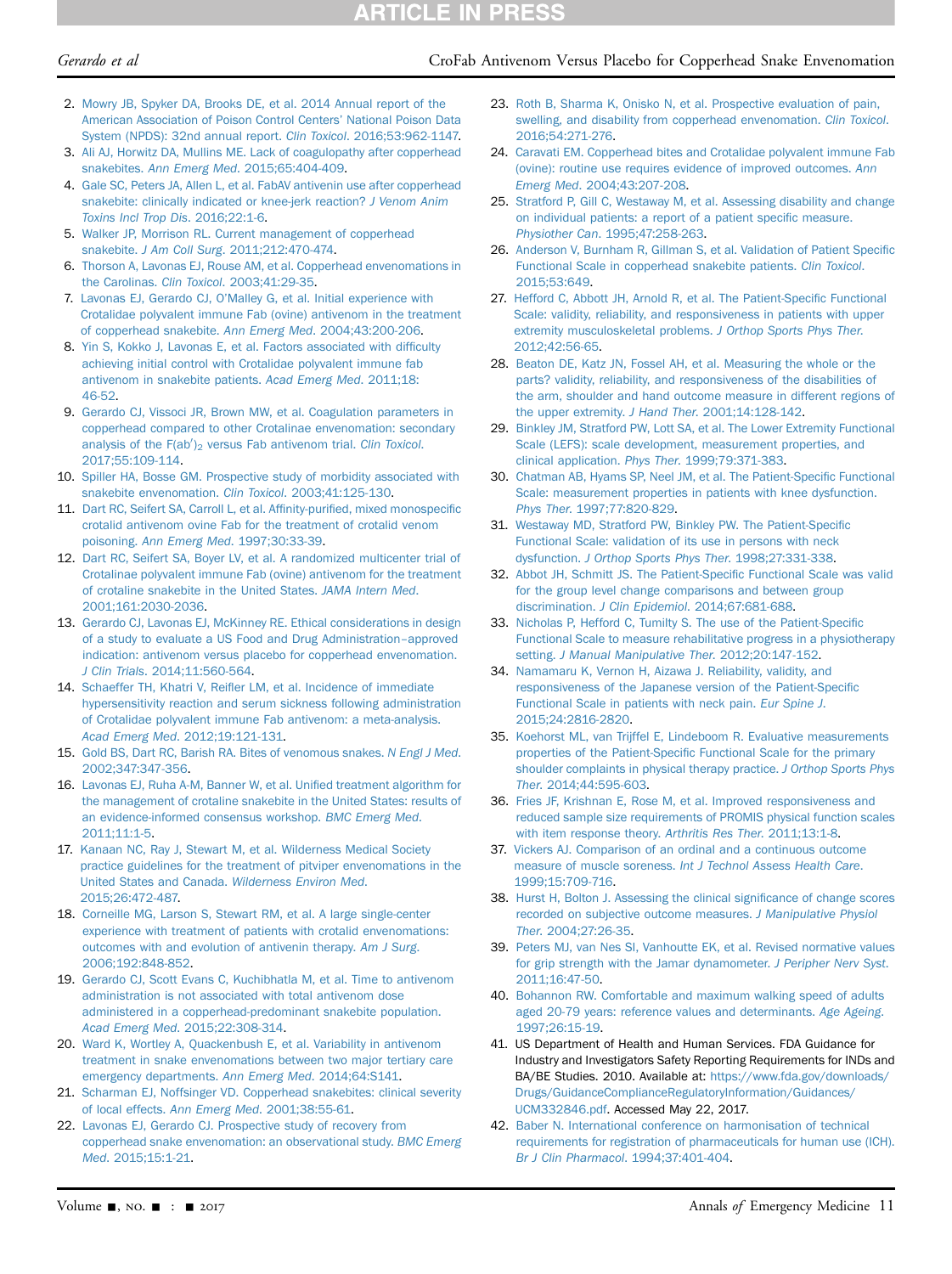## CroFab Antivenom Versus Placebo for Copperhead Snake Envenomation Gerardo et al

- <span id="page-11-0"></span>43. [Montori VM, Devereaux P, Adhikari NK, et al. Randomized trials](http://refhub.elsevier.com/S0196-0644(17)30510-3/sref43) [stopped early for bene](http://refhub.elsevier.com/S0196-0644(17)30510-3/sref43)fit: a systematic review. JAMA. [2005;294:2203-2205](http://refhub.elsevier.com/S0196-0644(17)30510-3/sref43).
- 44. [Bassler D, Briel M, Montori VM, et al. Stopping randomized trials early](http://refhub.elsevier.com/S0196-0644(17)30510-3/sref44) for benefi[t and estimation of treatment effects: systematic review and](http://refhub.elsevier.com/S0196-0644(17)30510-3/sref44) [meta-regression analysis.](http://refhub.elsevier.com/S0196-0644(17)30510-3/sref44) JAMA. 2010;303:1180-1187.
- <span id="page-11-1"></span>45. [Keyler D, Vandevoort J. Copperhead envenomations: clinical](http://refhub.elsevier.com/S0196-0644(17)30510-3/sref45) profi[les of three different subspecies.](http://refhub.elsevier.com/S0196-0644(17)30510-3/sref45) Vet Hum Toxicol. 1999;41:149-152.
- 46. BTG International Inc. CroFab approved package labeling. 2016. Available at: [https://www.crofab.com/CroFab/media/CroFab/PDF%](https://www.crofab.com/CroFab/media/CroFab/PDF%20Files/CroFab-Full-Prescribing-Information-2016.pdf) [20Files/CroFab-Full-Prescribing-Information-2016.pdf.](https://www.crofab.com/CroFab/media/CroFab/PDF%20Files/CroFab-Full-Prescribing-Information-2016.pdf) Accessed July 29, 2016.
- <span id="page-11-2"></span>47. [Lavonas E, Kerns W, Gerardo C, et al. Long-term limb function](http://refhub.elsevier.com/S0196-0644(17)30510-3/sref47) [outcomes following copperhead snakebite.](http://refhub.elsevier.com/S0196-0644(17)30510-3/sref47) Ann Emerg Med. [2008;52:S141-S142.](http://refhub.elsevier.com/S0196-0644(17)30510-3/sref47)
- 48. [Weant KA, Bowers RC, Reed J, et al. Safety and cost-effectiveness of a](http://refhub.elsevier.com/S0196-0644(17)30510-3/sref48) [clinical protocol implemented to standardize the use of Crotalidae](http://refhub.elsevier.com/S0196-0644(17)30510-3/sref48) [polyvalent immune Fab antivenom at an academic medical center.](http://refhub.elsevier.com/S0196-0644(17)30510-3/sref48) Pharmacotherapy[. 2012;32:433-440.](http://refhub.elsevier.com/S0196-0644(17)30510-3/sref48)
- <span id="page-11-3"></span>49. [Larson KW, Schaefer KR, Austin C, et al. Management of tissue loss](http://refhub.elsevier.com/S0196-0644(17)30510-3/sref49) after Agkistrodon [snakebite: appropriate use of Crotalidae-Fab](http://refhub.elsevier.com/S0196-0644(17)30510-3/sref49) antivenin. J Trauma Nurs[. 2016;23:169-172](http://refhub.elsevier.com/S0196-0644(17)30510-3/sref49).
- <span id="page-11-4"></span>50. [Beauchamp GA, Winstanley EL, Ryan SA, et al. Moving beyond misuse](http://refhub.elsevier.com/S0196-0644(17)30510-3/sref50) [and diversion: the urgent need to consider the role of iatrogenic](http://refhub.elsevier.com/S0196-0644(17)30510-3/sref50) [addiction in the current opioid epidemic.](http://refhub.elsevier.com/S0196-0644(17)30510-3/sref50) Am J Public Health. [2014;104:2023-2029.](http://refhub.elsevier.com/S0196-0644(17)30510-3/sref50)
- 51. [Clarke H, Soneji N, Ko DT, et al. Rates and risk factors for prolonged](http://refhub.elsevier.com/S0196-0644(17)30510-3/sref51) [opioid use after major surgery: population based cohort study.](http://refhub.elsevier.com/S0196-0644(17)30510-3/sref51) BMJ. [2014;348:g1251.](http://refhub.elsevier.com/S0196-0644(17)30510-3/sref51)
- 52. [Strayer RJ, Motoiv SM, Nelson LS. Something for pain: responsible](http://refhub.elsevier.com/S0196-0644(17)30510-3/sref52) [opioid use in emergency medicine.](http://refhub.elsevier.com/S0196-0644(17)30510-3/sref52) Am J Emerg Med. [2017;35:337-341](http://refhub.elsevier.com/S0196-0644(17)30510-3/sref52).
- 53. [Butler MM, Ancona RM, Beauchamp GA, et al. Emergency department](http://refhub.elsevier.com/S0196-0644(17)30510-3/sref53) [prescription opioids as an initial exposure preceding addiction.](http://refhub.elsevier.com/S0196-0644(17)30510-3/sref53) Ann Emerg Med[. 2016;68:202-208.](http://refhub.elsevier.com/S0196-0644(17)30510-3/sref53)
- 54. [Shah A, Hayes CJ, Martin BC. Characteristics of initial prescription](http://refhub.elsevier.com/S0196-0644(17)30510-3/sref54) [episodes and likelihood of long-term opioid use](http://refhub.elsevier.com/S0196-0644(17)30510-3/sref54)—[United States, 2006-](http://refhub.elsevier.com/S0196-0644(17)30510-3/sref54) 2015. [MMWR Morb Mortal Wkly Rep](http://refhub.elsevier.com/S0196-0644(17)30510-3/sref54). 2017;66:265-269.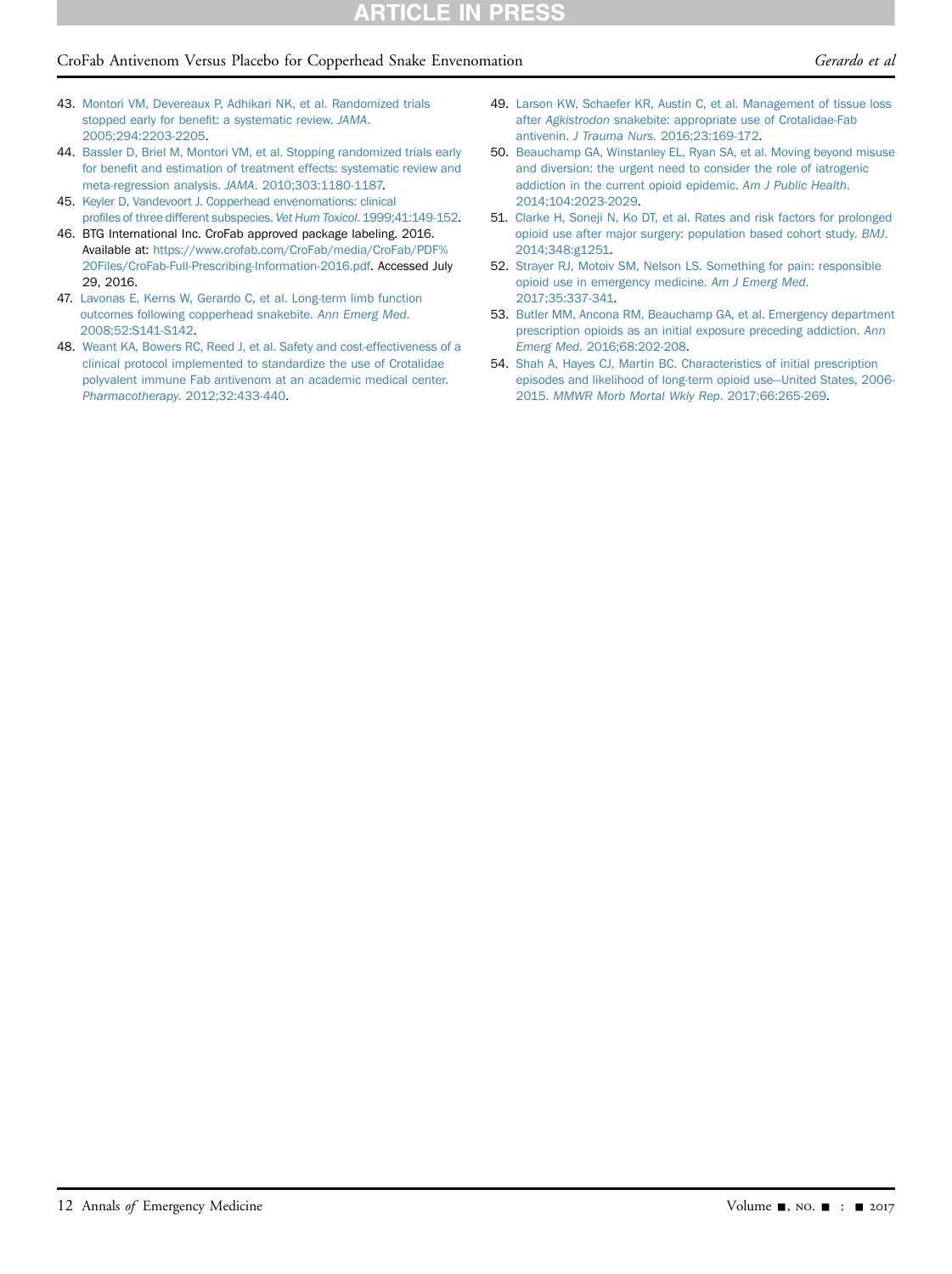#### Table E1. Patient-Specific Function Scale total score, at each point.

<span id="page-12-0"></span>

|                         |                                |                            |                   |                   |                    |                    |                    | PSFS Total Score*  |                    |                    |                     |                     |                     |
|-------------------------|--------------------------------|----------------------------|-------------------|-------------------|--------------------|--------------------|--------------------|--------------------|--------------------|--------------------|---------------------|---------------------|---------------------|
| Subject ID <sup>1</sup> | Time from Env.<br>to Treatment | <b>Severity</b><br>of Env. | Env.<br>$+3$ Days | Env.<br>$+7$ Days | Env.<br>$+10$ Days | Env.<br>$+14$ Days | Env.<br>$+17$ Days | Env.<br>$+21$ Days | Env.<br>$+24$ Days | Env.<br>$+28$ Days | Env.<br>$+2$ Months | Env.<br>$+3$ Months | Env.<br>$+4$ Months |
| <b>Treatment: FabAV</b> |                                |                            |                   |                   |                    |                    |                    |                    |                    |                    |                     |                     |                     |
| 001-002                 | 6 h 48 min                     | Mild                       | 4.33              | 8.33              | 8.67               | 10.00              | 10.00              | 10.00              | 10.00              | 10.00              |                     |                     |                     |
| 001-003                 | 11 h 12 min                    | Mild                       | 1.67              | 8.00              | 8.33               | 9.00               | 9.33               | 9.33               | 9.33               | 9.67               | 10.00               |                     |                     |
| 001-004                 | 24 h 36 min                    | Moderate                   | 2.00              | 8.00              | 8.00               | 9.67               | 10.00              | 10.00              | 10.00              | 10.00              |                     |                     |                     |
| 001-005                 | 7 h 53 min                     | Mild                       | 2.00              | 6.67              | 4.00               | 7.00               | 8.67               | 8.67               | 10.00              | 10.00              |                     |                     |                     |
| 001-006                 | 25 h 53 min                    | Moderate                   | 0.67              | 3.67              | 3.67               | 3.67               | 3.00               | 3.67               | 6.67               | 8.00               | 10.00               |                     |                     |
| 001-007                 | 3 h 54 min                     | Mild                       | 8.00              | 9.33              | 10.00              | 10.00              | 10.00              | 10.00              | 10.00              | 10.00              |                     |                     |                     |
| 001-009                 | 4 h 4 min                      | Mild                       | 1.33              | 2.00              | 6.00               | 5.67               | 7.33               | 7.67               | 8.33               | 9.00               | 10.00               |                     |                     |
| 001-011                 | 3 h 57 min                     | Mild                       | 0.00              | 1.00              | 5.00               | 7.67               | 7.67               | 10.00              | 10.00              | 10.00              |                     |                     |                     |
| 002-001                 | 5 h 20 min                     | Mild                       | 10.00             | 10.00             | 10.00              | 10.00              | 10.00              | 10.00              | 10.00              | 10.00              |                     |                     |                     |
| 002-002                 | 5 h 35 min                     | Mild                       | 4.33              | 5.33              | 8.00               | 9.33               | 9.33               | 10.00              | 10.00              | 10.00              |                     |                     |                     |
| 002-003                 | 5 h 17 min                     | Mild                       | 0.00              | 1.00              | 4.67               | 8.00               | 9.33               | 9.67               | 10.00              | 10.00              |                     |                     |                     |
| 002-005                 | 5 h 26 min                     | Mild                       | 4.67              | 6.00              | 5.33               | 6.33               | 8.00               | 9.00               | 8.67               | 10.00              |                     |                     |                     |
| 002-006                 | 6 h 55 min                     | Mild                       | 1.00              | 3.33              | 5.33               | 8.67               | 9.00               | 9.33               | 9.33               | 10.00              |                     |                     |                     |
| 002-007                 | 6 h 6 min                      | Mild                       | 5.33              | 8.33              | 9.33               | 9.33               | 9.33               | 9.33               | 9.33               | 10.00              |                     |                     |                     |
| 002-008                 | 7 h 41 min                     | Mild                       | 10.00             | 10.00             | 10.00              | 10.00              | 10.00              | 10.00              | 10.00              | 10.00              |                     |                     |                     |
| 002-009                 | 5 h 39 min                     | Mild                       | 1.67              | 6.00              | 8.67               | 9.67               | 9.67               | 10.00              | 10.00              | 10.00              |                     |                     |                     |
| 002-012                 | 20 h 22 min                    | Mild                       | 4.00              | 5.00              | 5.33               | 5.33               | 8.00               | 8.00               | 9.33               | 9.33               | 10.00               |                     |                     |
| 002-013                 | 5 h 11 min                     | Mild                       | 0.00              | 3.00              | 6.67               | 8.67               | 9.67               | 10.00              | 10.00              | 10.00              |                     |                     |                     |
| 002-014                 | 4 h 35 min                     | Mild                       | 3.00              | 6.33              | 6.00               | 6.67               | 7.33               | 9.67               | 9.67               | 9.67               | 10.00               |                     |                     |
| 002-015                 | 4 h 42 min                     | Mild                       | 9.33              | 10.00             | 10.00              | 10.00              | 10.00              | 10.00              | 10.00              | 10.00              |                     |                     |                     |
| 003-001                 | 3 h 34 min                     | Mild                       | 0.67              | 2.33              | 10.00              | 10.00              |                    | 10.00              |                    | 10.00              |                     |                     |                     |
| 003-003                 | 7 h 29 min                     | Mild                       | 2.00              | 4.00              | 6.33               | 7.33               | 6.33               | 7.00               | 8.67               | 10.00              |                     |                     |                     |
| 003-007                 | 8 h 26 min                     | Moderate                   | 2.00              | 3.33              | 4.67               | 7.67               | 8.67               | 8.67               | 9.00               | 9.67               | 9.67                | 9.67                | 10.00               |
| 003-011                 | 5 h 10 min                     | Mild                       | 4.67              | 9.67              | 10.00              | 10.00              | 10.00              | 10.00              | 10.00              | 10.00              |                     |                     |                     |
| 003-013                 | 4 h 16 min                     | Mild                       | 1.67              | 4.00              | 7.00               | 9.00               | 10.00              | 10.00              | 10.00              | 10.00              |                     |                     |                     |
| 003-015                 | 4 h 5 min                      | Mild                       | 0.00              | 6.67              | 8.00               | 9.33               | 10.00              | 9.33               | 9.33               | 9.67               | 10.00               |                     |                     |
| 003-016                 | 7 h 5 min                      | Mild                       | 5.00              | 6.00              | 8.33               | 8.33               | 8.33               | 9.00               | 9.33               | 10.00              |                     |                     |                     |
| 003-017                 | 3 h 35 min                     | Mild                       | 6.67              | 8.33              | 9.00               | 9.67               | 10.00              | 10.00              | 10.00              | 10.00              |                     |                     |                     |
| 003-018                 | 3 h 34 min                     | Mild                       | 2.00              | 3.00              | 4.67               | 8.67               | 8.33               | 9.67               | 9.67               | 10.00              |                     |                     |                     |
| 003-019                 | 3 h 59 min                     | Mild                       | 0.00              | 0.00              | 0.00               | 7.00               |                    | 9.33               | 9.33               | 10.00              |                     |                     |                     |
| 003-021                 | 5 h 38 min                     | Mild                       | 0.33              | 1.67              | 2.67               | 5.67               |                    | 9.33               | 8.67               | 9.00               |                     |                     |                     |
| 003-022                 | 3 h 14 min                     | Mild                       | 3.33              | 8.00              | 8.33               | 8.67               | 9.33               | 10.00              | 10.00              | 10.00              |                     |                     |                     |
| 003-024                 | 3 h 52 min                     | Mild                       | 9.00              | 10.00             | 10.00              | 10.00              | 10.00              | 10.00              | 10.00              | 10.00              |                     |                     |                     |
| 003-027                 | 6 h 17 min                     | Mild                       | 0.00              | 2.33              | 6.33               | 7.33               | 8.33               | 9.00               | 10.00              | 10.00              |                     |                     |                     |
| 003-028                 | 5 h 28 min                     | Mild                       | 0.00              | 0.00              | 0.67               | 2.33               | 4.67               | 5.33               | 4.67               | 6.00               | 10.00               |                     |                     |
| 003-029                 | 4 h 4 min                      | Mild                       | 0.33              | 4.00              | 4.00               | 5.33               | 6.00               | 9.00               | 9.33               | 9.33               | 10.00               |                     |                     |
| 005-001                 | 24 h 23 min                    | Moderate                   | 0.00              | 4.67              | 9.33               | 10.00              | 10.00              | 10.00              | 10.00              | 10.00              |                     |                     |                     |
| 005-002                 | 6 h 35 min                     | Mild                       | 2.67              | 6.33              | 8.33               | 8.67               | 9.00               | 9.00               | 9.33               | 9.33               | 10.00               |                     |                     |
| 006-001                 | 3 h 26 min                     | Mild                       | 2.00              | 10.00             | 10.00              | 10.00              | 10.00              | 10.00              | 10.00              | 10.00              |                     |                     |                     |
| 006-002                 | 3 h 5 min                      | Mild                       | 7.33              | 10.00             | 10.00              | 10.00              |                    | 10.00              | 10.00              | 10.00              |                     |                     |                     |
| 007-001                 | 17 h 7 min                     | Mild                       | 3.00              | 6.67              | 7.67               | 7.67               | 9.33               | 9.33               |                    | 10.00              |                     |                     |                     |
| 007-004                 | 15 h 20 min                    | Mild                       | 2.33              | 5.67              | 8.33               | 9.00               | 9.67               | 10.00              | 10.00              | 10.00              |                     |                     |                     |
| 009-003                 | 5 h 55 min                     | Moderate                   | 2.33              | 6.67              | 4.33               | 7.33               | 4.33               | 7.33               | 7.67               | 6.00               | 9.00                | 10.00               |                     |
| 014-001                 | 11 h 3 min                     | Mild                       | 6.00              | 10.00             |                    | 10.00              |                    |                    |                    |                    |                     |                     |                     |
| 014-002                 | 5 h 20 min                     | Mild                       | 5.33              | 9.00              | 9.00               | 10.00              |                    | 10.00              | 10.00              | 10.00              |                     |                     |                     |
|                         |                                |                            |                   |                   |                    |                    |                    |                    |                    |                    |                     |                     |                     |

Gerardo et al

77

CroFab Antivenom Versus Placebo for Copperhead Snake Envenomation

CroFab Antivenom Versus Placebo for Copperhead Snake Envenomation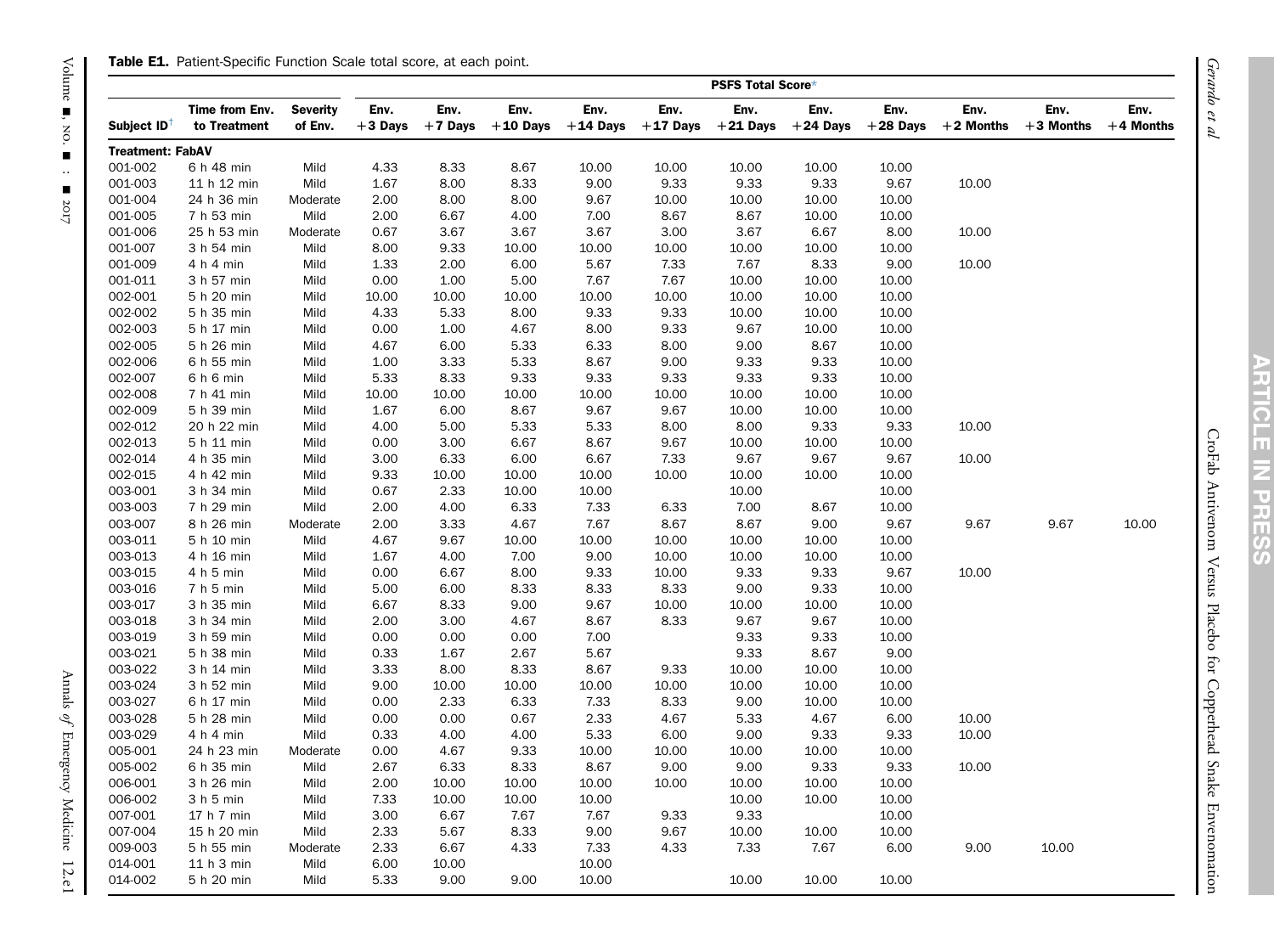|                           | <b>PSFS Total Score*</b>       |                            |                   |                   |                    |                    |                    |                    |                    |                    |                     |                     |                     |
|---------------------------|--------------------------------|----------------------------|-------------------|-------------------|--------------------|--------------------|--------------------|--------------------|--------------------|--------------------|---------------------|---------------------|---------------------|
| Subject ID                | Time from Env.<br>to Treatment | <b>Severity</b><br>of Env. | Env.<br>$+3$ Days | Env.<br>$+7$ Days | Env.<br>$+10$ Days | Env.<br>$+14$ Days | Env.<br>$+17$ Days | Env.<br>$+21$ Days | Env.<br>$+24$ Days | Env.<br>$+28$ Days | Env.<br>$+2$ Months | Env.<br>$+3$ Months | Env.<br>$+4$ Months |
| <b>Treatment: Placebo</b> |                                |                            |                   |                   |                    |                    |                    |                    |                    |                    |                     |                     |                     |
| 001-001                   | 6 h 25 min                     | Moderate                   | 8.00              | 10.00             | 8.33               | 9.00               | 10.00              | 10.00              |                    | 10.00              |                     |                     |                     |
| 001-008                   | 11 h 44 min                    | Mild                       | 6.33              | 8.67              | 8.33               | 8.33               | 9.00               | 9.33               | 10.00              | 10.00              |                     |                     |                     |
| 001-010                   | 6 h 8 min                      | Mild                       | 3.67              | 8.67              | 9.67               | 10.00              | 10.00              | 10.00              | 10.00              | 10.00              |                     |                     |                     |
| 001-012                   | 16 h 40 min                    | Mild                       | 0.00              | 9.33              | 9.67               | 9.67               | 10.00              | 10.00              | 10.00              | 10.00              |                     |                     |                     |
| 002-004                   | 3 h 48 min                     | Mild                       | 2.33              | 4.33              | 8.00               | 8.00               | 6.33               | 6.33               | 8.00               | 9.67               |                     |                     |                     |
| 002-010                   | 6 h 18 min                     | Mild                       | 0.00              | 0.00              | 3.00               | 3.00               | 4.00               | 8.33               | 9.33               | 9.67               | 10.00               |                     |                     |
| 002-011                   | 5 h 40 min                     | Mild                       | 8.67              | 5.33              | 9.33               | 9.33               | 10.00              | 10.00              | 10.00              | 10.00              |                     |                     |                     |
| 002-016                   | 3 h 49 min                     | Mild                       | 1.33              | 7.00              |                    | 10.00              | 10.00              | 10.00              | 10.00              | 10.00              |                     |                     |                     |
| 003-002                   | 4 h 20 min                     | Mild                       | 2.33              | 3.67              | 4.33               | 6.67               | 8.33               | 9.00               | 9.33               | 10.00              |                     |                     |                     |
| 003-005                   | 4 h 13 min                     | Mild                       | 0.00              | 0.00              | 2.67               | 4.67               | 6.00               | 7.00               | 7.67               | 9.00               | 10.00               |                     |                     |
| 003-006                   | 2 h 41 min                     | Mild                       | 0.67              | 3.33              | 5.67               | 8.33               | 10.00              | 10.00              | 10.00              | 10.00              |                     |                     |                     |
| 003-008                   | 3 h 36 min                     | Mild                       | 1.00              | 2.00              |                    | 2.00               |                    |                    |                    |                    |                     |                     |                     |
| 003-009                   | 4 h 12 min                     | Mild                       | 0.00              | 0.00              | 2.00               | 5.00               | 8.00               | 7.67               | 9.67               | 10.00              |                     |                     |                     |
| 003-012                   | 3 h 22 min                     | Mild                       | 3.67              | 10.00             | 10.00              | 10.00              | 10.00              | 10.00              | 10.00              | 10.00              |                     |                     |                     |
| 003-014                   | 2 h 55 min                     | Mild                       | 0.00              | 1.33              | 5.00               | 5.33               | 9.00               | 10.00              | 10.00              | 10.00              |                     |                     |                     |
| 003-020                   | 6 h 46 min                     | Mild                       | 0.00              | 3.00              | 5.67               | 8.33               | 9.00               | 9.33               | 9.33               | 9.67               | 10.00               |                     |                     |
| 003-025                   | 6 h 50 min                     | Mild                       | 1.00              | 1.67              | 2.00               | 10.00              | 10.00              | 10.00              | 10.00              | 10.00              |                     |                     |                     |
| 003-026                   | 4 h 21 min                     | Mild                       | 0.00              | 0.00              | 0.00               | 1.00               | 4.00               | 4.33               | 5.33               | 6.00               | 10.00               |                     |                     |
| 003-030                   | 11 h 59 min                    | Mild                       | 0.33              | 3.33              | 4.00               | 5.67               | 8.00               | 8.33               | 10.00              | 10.00              |                     |                     |                     |
| 005-003                   | 6 h 21 min                     | Moderate                   | 0.00              | 1.67              | 1.00               | 7.00               | 9.00               | 10.00              | 10.00              | 10.00              |                     |                     |                     |
| 007-002                   | 19 h 2 min                     | Moderate                   | 4.00              | 4.33              | 3.67               | 1.33               | 2.33               | 7.00               | 8.33               | 6.67               | 8.33                | 9.33                | 10.00               |
| 007-003                   | 5 h 20 min                     | Mild                       | 4.67              | 5.67              | 6.33               | 7.33               | 7.67               | 8.00               | 8.33               | 8.67               | 10.00               |                     |                     |
| 008-001                   | 5 h 45 min                     | Mild                       | 0.00              | 1.00              | 5.67               | 9.67               | 10.00              | 10.00              | 10.00              | 10.00              |                     |                     |                     |
| 009-002                   | 5 h 10 min                     | Mild                       | 5.00              | 8.67              | 9.00               | 9.00               | 9.00               | 10.00              | 10.00              | 10.00              |                     |                     |                     |
| 020-001                   | 3 h 40 min                     | Mild                       | 3.33              | 10.00             | 10.00              | 10.00              | 10.00              | 10.00              | 10.00              | 10.00              |                     |                     |                     |
| 024-001                   | 5 h 6 min                      | Mild                       | 1.00              | 2.67              | 3.00               | 5.67               | 6.00               | 7.67               | 8.00               | 9.33               | 10.00               |                     |                     |
| 024-002                   | 3 h 17 min                     | Mild                       | 4.00              | 5.67              | 9.67               | 10.00              | 10.00              | 10.00              | 10.00              | 10.00              |                     |                     |                     |
| 025-001                   | 5 h 31 min                     | Mild                       | 5.67              | 8.33              | 7.67               | 8.33               | 9.67               | 9.67               | 10.00              | 10.00              |                     |                     |                     |

mITT, Modified intention-to-treat population.

Time from env. to treatment=(date and time of first exposure to treatment-date and time of envenomation). PSFS total score=sum of activity scores divided by the number of activities reported. Each activity is rated on a sc of 0 to 10, where 0=unable to perform activity and 10=able to perform activity at the same level as before the injury or problem.

\*A higher score indicates better recovery; best possible score is 10.

<sup>†</sup>The mITT population for the placebo group is composed of n=29 patients. However, one patient in the mITT patient population did not have any posttreatment observations and therefore does not appear in this table.

TT.

**TICLE** 

IN PRESS

<span id="page-13-1"></span><span id="page-13-0"></span>Τ